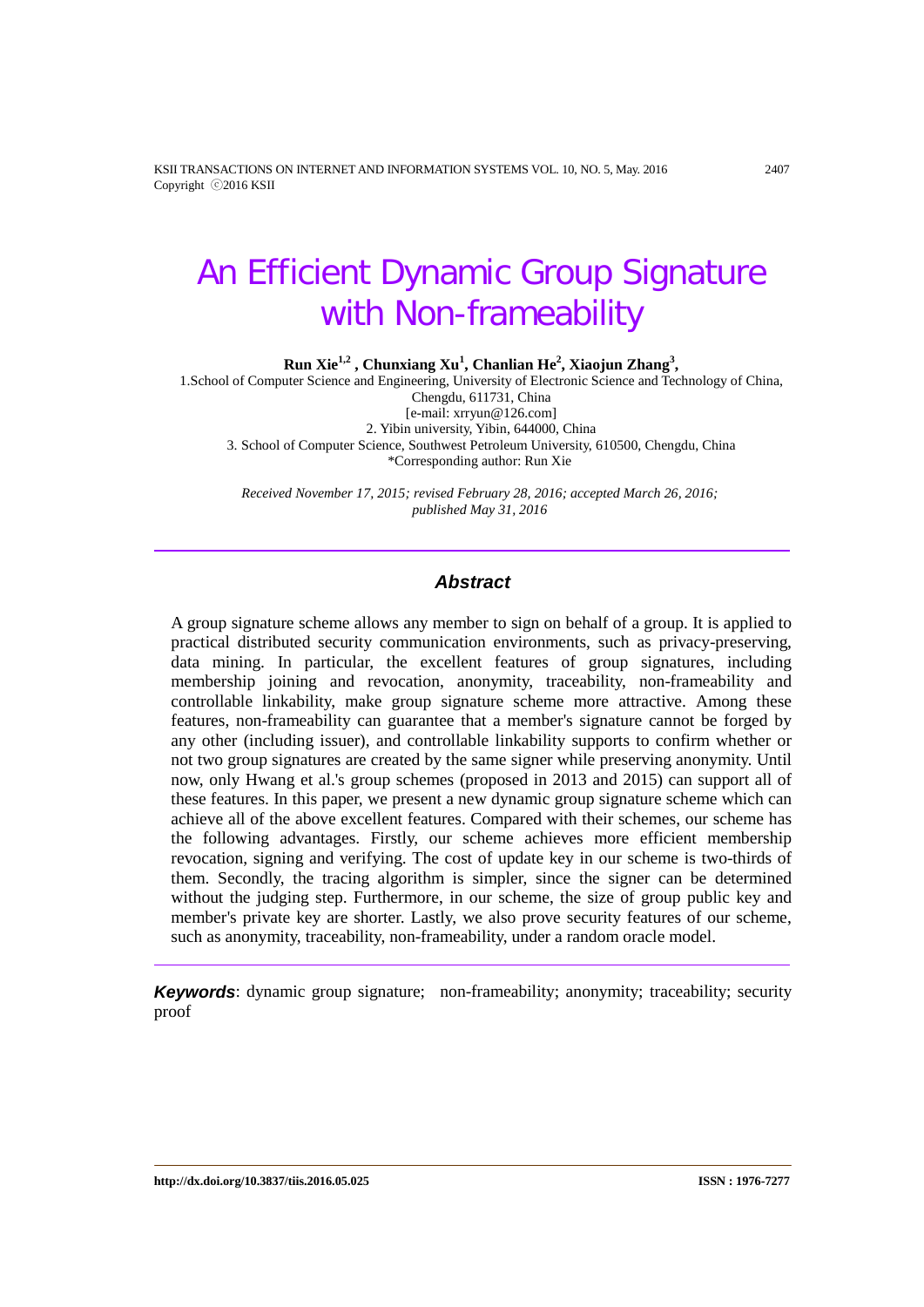## **1. Introduction**

**I**n traditional digital signature schemes, the identity of signer can be identified with the corresponding the public key. It is hard to protect identity privacy.

In 1991, Chaum et al. introduced the concept of a group signature scheme [1]. A group signature scheme allows any member of a group to sign messages on behalf of a group while his identity is kept secret from the verifier. So a group signature scheme has the *anonymity*. Meanwhile, to prevent abuses, the group is controlled by a group manager that has the ability to open a group signature, i.e. to reveal the identity of the signature's originator (*traceability*). Furthermore, in 2005, Bellare, Shi and Zhang [2-3] extended these notions to dynamic groups and added the notion of non-frameability. In dynamic group scheme, it allows a new user to join group. The non-frameability can guarantee that any one (including the group manager) should not be able to produce a valid group signature on behalf of another member. Obviously, a dynamic group scheme is more flexible and efficient in practical application. In addition, Hwang et al. introduce the notion of the controllable linkability. The controllable linkability allows an entity who holds a linking key to determine whether two group signatures were created by the same signer or not without revealing its identity. These security features of group signature schemes make it attractive for various applications, such as, privacy-preserving, data mining, anonymous online communications and so on.

With the different functionalities and levels of efficiency, a variety of group signature schemes have been presented in the last two decades [4-13]. However, very few schemes allows one to add members to the group and revoke membership with time, while they satisfy all security features, including anonymity, traceability, non-frameability. For example, Boneh et al. [14] presented a group signature system using bilinear maps. Their scheme not only provides the very short signature but also allows group manager to revoke members. However, their scheme requires the trusted party to generate the private key in the party performing setup. Since the trusted party knows the signing keys of all members, the non-frameability is not guaranteed. Furthermore, if the trusted party be removed after the setup, a new user can not be added to group. To resolve this issue, Delerable et al. proposed dynamic group signature scheme [15]. In this scheme, based on XDH assumptions, the non-frameability is achieved and the size of signature is shorter. However, using their open key, the opening algorithm is non-available when key update by revocation is considered. Obviously, this issue limits their scheme practical application. Others, such as, Benoit Libert et al. [18] presented scalable revocable group signature schemes. In these schemes, a new user can't be added to group and the size of signature is still quite big compared with short group signatures [14, 15].

 Very recently, Hwang [16, 17] proposed a short dynamic group signature scheme. Their scheme allows one to add members to the group and revoke membership, while it satisfy the anonymity, traceability and non-frameability. Furthermore, their scheme support a very useful functionality, namely the controllable linkability. The controllable linkability allows an entity who holds a linking key to determine whether two group signatures were created by the same signer or not without revealing its identity. Moreover, in their scheme, the signature length is very short. Therefore, their scheme is brilliant. However, in [16], the opening algorithm can't determine the signer's identity since issuer may provide more than one members with a "*y*". Therefore, in their scheme, the judging is indispensable to determine the signer's identity. In addition, a limitation of their scheme is that the cost of update key is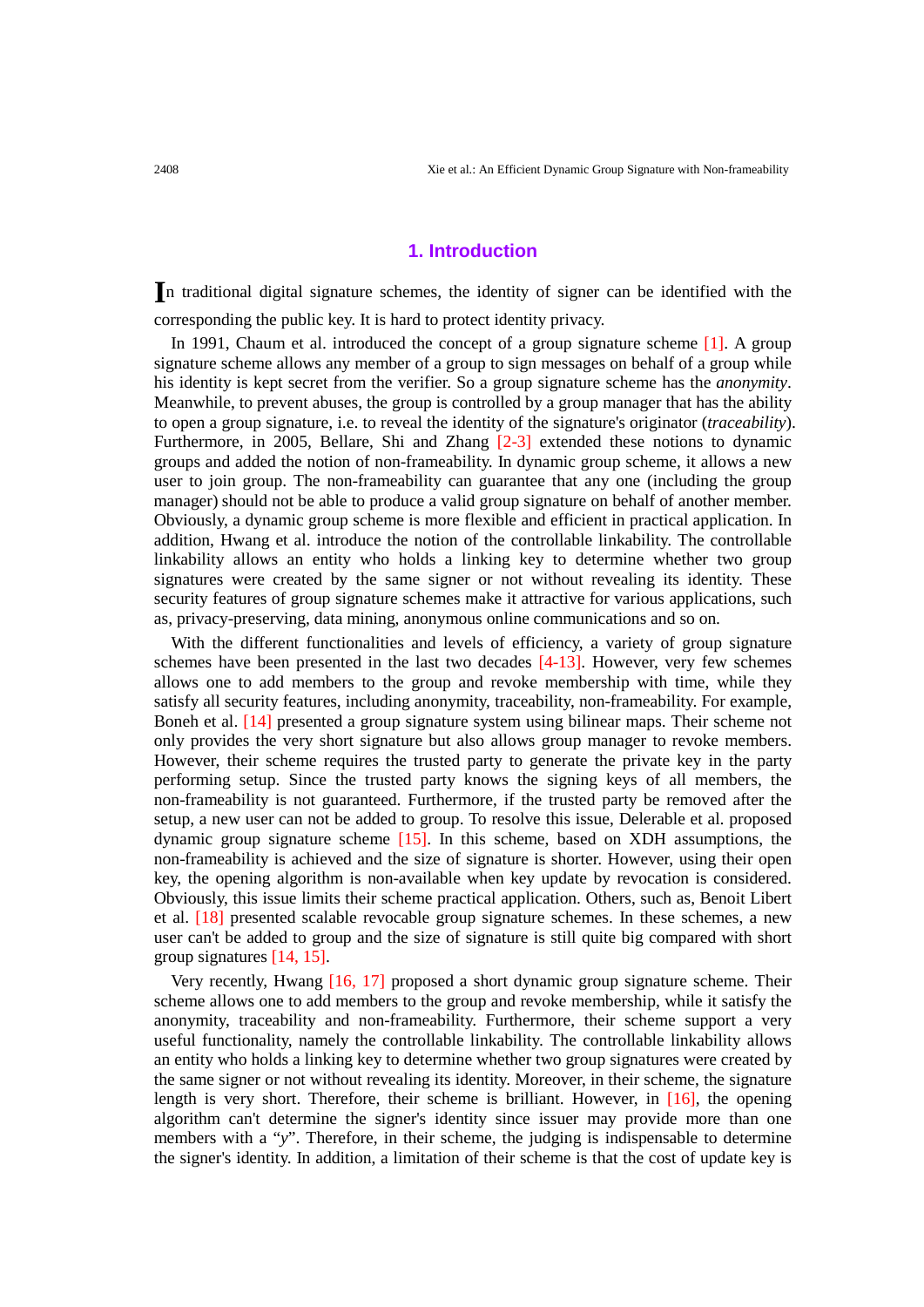expensive. Furthermore, the signature of upk should have been added to registry, otherwise the members of group may be framed by an issuer.

Therefore, how to design more efficient and flexible group signature scheme supporting anonymity, traceability, non-frameability and controllable linkability is significance research work which has obtained more attention.

## **1.1 Our Contributions**

Motivated by the issues discussed above, we present an new dynamic group signature scheme. It allows a new user to join the group and supports membership revocation. Compared with previous related works, our scheme has several advantages as follows.

Firstly, our scheme can achieve many desirable features, such as user dynamic joining and revocation, anonymity, traceability, especially non-frameability and controllable linkability. To the best of our knowledge, only few schemes [16, 17] can achieve these features. Therefore, our scheme is more flexible solution in practical application.

Secondly, our scheme is more effective. Compared with [16, 17], our scheme have lower cost of signing, verifying and updating-key. Particularly, in our scheme, to update his own key, an unrevoked member only needs to compute one multi-exponentiation with two bases while one multi-exponentiation with four bases in their scheme when one user is revoked. In addition, in our scheme, both the size of group public key and member's private key are shorter than that [16].

Lastly, in our scheme, the opening algorithm can determine the identity of signer without judging while preserving the non-frameability. In [16], the judging is indispensable, otherwise a member may be framed by the issuer. Therefore, our scheme is simpler to track the identity of signer.

## **2. Preliminaries**

# **2.1 Dynamic Group Signature Schemes**

The model of dynamic group signature was introduced by Bellare et al. [3] (for short BSZ). We describe a slight variant of dynamic group signature in a form suitable for our paper, since our scheme can support membership revocation that is not a part of the BSZ model.

Here, suppose there exists a fully trusted authority (example PKI) separated from the group environment. Both a user *Ui* and the group manager (*GM*) have obtained their certificate of keys from a fully trusted authority before setting up the system. *Ui*'s certificate is denoted by (*PKUID*[*i*], *SKUID*[*i*]), and *PKUID*[*i*] stored in the registration table *Reg*. The *GM* certificate is denoted by  $(PK_{GID}, SK_{GID})$ . In addition, the group manager and users are involved in our dynamic group signature without the trusted party. Specifically, our dynamic group signature scheme (**DGS**) consists of a tuple polynomial-time algorithms **DGS**=( **Gkg**, **Join**, **Gsig**, **Gvf**, **Open**, **Grev**). There algorithms are defined as follows [3]:

**Gkg**: Given security parameter *n*, it generates *Gpk* and *Gmsk*, where *Gpk* and *Gmsk* are the public key and the private key of *GM*, respectively.

**Join**: By this algorithm, *Ui* can co-ordinating his private key *Uski* with *GM*. Finally, the group manager adds an *Reg*[*i*] corresponding to *Ui* to the registration table *Reg*.

**Gsig**: Given a message *M*, it takes the *Gpk* and *Ui*'s privacy key *Uski* and outputs a signature <sup>σ</sup> on a message *M*.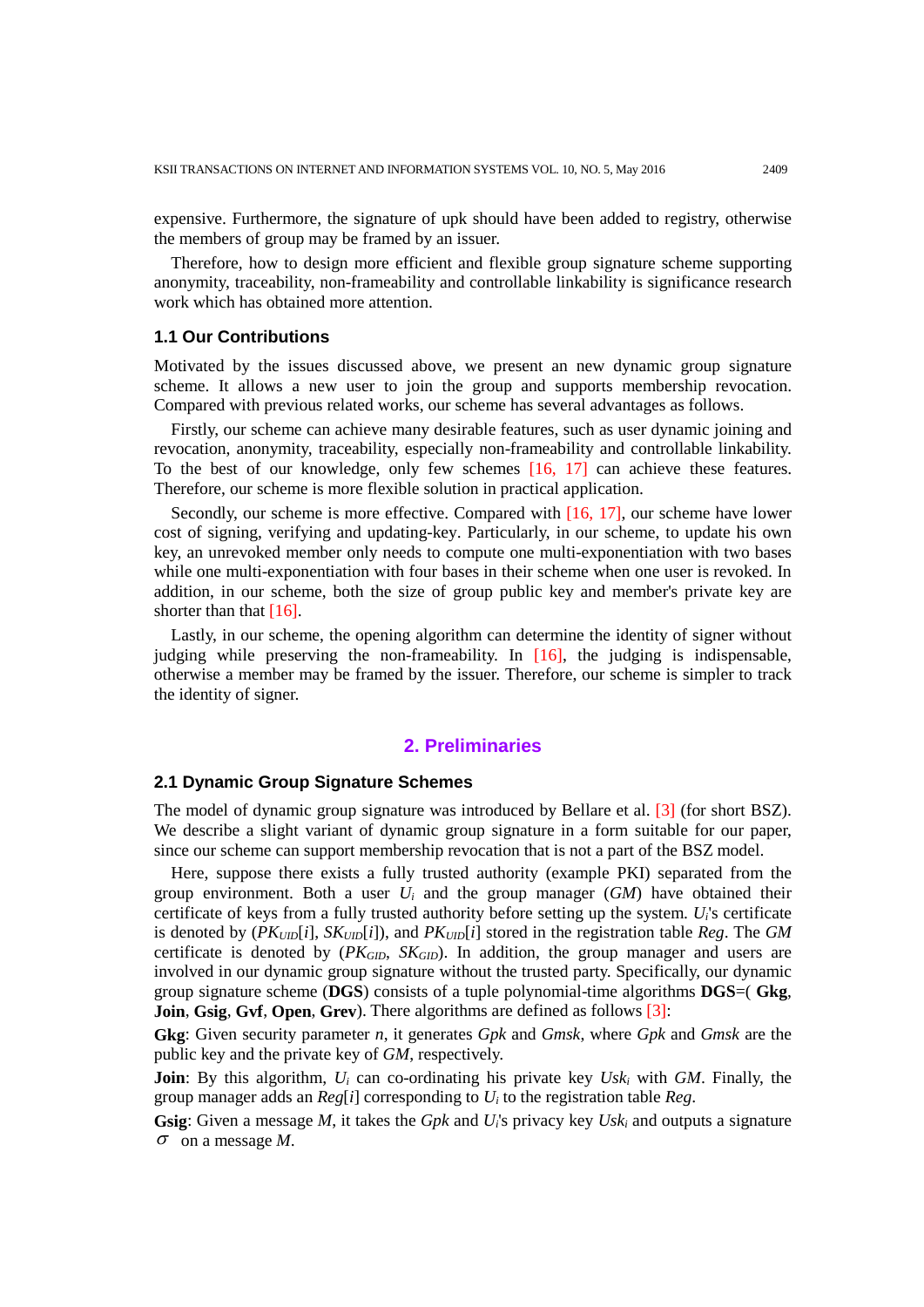**Gvf**: This algorithm takes the *Gpk*, message *M* and the signature  $\sigma$  corresponding to *M* as input, output accept if the signature comes from a legitimate member of the group and reject otherwise.

**Open**: This takes the valid signature  $\sigma$ , *Gmsk* and the *Reg* as input, and outputs the identity of  $\sigma$ 's signer.

**Grev**: It takes the *Gpk*, a *Reg*[*i*] and *Gmsk* as input, and generates revocation list *RL*. Unrevoked members update their private keys with *RL*. So, a group membership can be selectively disabled without affecting the signing ability of unrevoked members.

# **2.2 Notions of Correctness and Security**

According to the model of Bellare et al. in [3], a dynamic group signature scheme must satisfy the correctness and three security requirements: anonymity, traceability and non-frameability. Now, we show these definitions with slightly differences for suitable our scheme. In the following experiments, the  $\mathcal F$  is polynomial-time adversary and all of oracles are specified in [3] (including *AddU*(.), *CrptU*(.), *SndTol*(.), *SndToU*(.), *USK*(.), *RReg*(.), *WReg*(.), *GSig*(.), *Ch*(.), *Open*(.)). Let HU be the lists of honest, CU be the lists of corrupted users, GSet be the set of message-signature pairs.

**1. Correctness** To **DGS**, any  $\mathcal{F}$ , and security parameter *n*, the correctness experiment  $Exp_{\tau}^{cor}(n, N)$  is as follows.

(*Gpk*, *Gmsk*)←**Gkg**(*n*, *N*); HU ←<sup>φ</sup> ; CU ←<sup>φ</sup> ; (*i*, *M*)← (*Gpk*: *AddU*(.), *RReg*(.)); *If*  $i \notin HU$ , *return* 0; *If*  $Usk_i = \varepsilon$ , *return* 0;

<sup>σ</sup> *<sup>i</sup>* ←**Gsig**(*M*, *Gpk*, *Usk*[*i*]); *If* **Gvf**(<sup>σ</sup> *<sup>i</sup>* , *M***,** *Gpk* )=0*, return* 1;

*j*←**Open**(*Gpk, Gmsk, Reg, M,* $\sigma$ *<sub><i>i*</sub>) and *j*≠*i, return* 1;

Let  $Adv_{\mathcal{F}}^{cor} = Pr[Exp_{\mathcal{F}}^{cor}(n, N) = 1]$ , then we claim that the **DGS** is correct if  $Adv_{\mathcal{F}}^{cor} = 0$ .

2. Anonymity To any F, security parameter *n* and  $b \leftarrow \{0,1\}$ , the anonymity experiment  $Exp_{\mathcal{F}}^{an-b}(n, N)$  is as follows.

 $(Gpk, Gmsk) \leftarrow Gkg(n, N); HU \leftarrow \phi$ ; CU $\leftarrow \phi$ ; GSet $\leftarrow \phi$ ;

*d*←  $\mathcal{F}$  ( *Gpk*, *Gmsk*(*issue key*):  $Ch_b(M^*, i_0, i_1)$ , *SndToU*(.), *WReg*(.), *USK*(.), *CrptU*(.)) *Return d*;

Let  $Adv_F^{an} = Pr[Exp_F^{an-1}(n,N) = 1] - Pr[Exp_F^{an-0}(n,N) = 1]$ , then we claim that the DGS is *CPA*-anonymous if  $Adv_{F}^{an}(\cdot)$  is negligible function.

**3. Traceability** To any  $\mathcal F$ , and security parameter *n*, the traceability experiment  $Exp^{\mu}_{\mathcal F}(n, N)$ is as follows.

 $(Gpk, Gmsk)$  ← **Gkg**(*n*, *N*); HU ←  $\phi$ , CU ←  $\phi$ ;

(*M*\* ,<sup>σ</sup> *<sup>b</sup>* )← ( *Gpk*, *Gmsk*(*open key*): *SndTol*(.), *AddU*(.), *RReg*(.), *USK*(.), *CrptU*(.)); *If* **Gvf**( $M^*$ ,  $\sigma^*$ )=0, *return* 0;

*If*  $\mathbf{Open}(Gmsk, M^*, \ \sigma^*)$  failed then return 1, else return 0;

Let  $Adv^{\prime\prime}_{\tau} = Pr[Exp^{\prime\prime}(n, N) = 1]$ , then we claim that the **DGS** is traceable if  $Adv^{\prime\prime}_{\tau}$ . is negligible function.

**4. Non-frameability** To any  $\mathcal F$ , and security parameter *n*, the non-frameability experiment  $Exp_{\tau}^{nf}(n, N)$  is as follows.

 $(Gpk, Gmsk, Usk)$  ←  $Gkg(n, N)$ ; HU ←  $\phi$ , CU ←  $\phi$ ;

 $(M, \sigma_i)$  ←  $\mathcal{F}$  (*Gpk, Gmsk: SndToU*(.), *WReg*(.), *GSig*(.), *CrptU*(.), *USK*(.));

*If* **Gvf**( $Gpk$ ,  $M$ ,  $\sigma$ <sub>*i*</sub>)=0, *return* 0;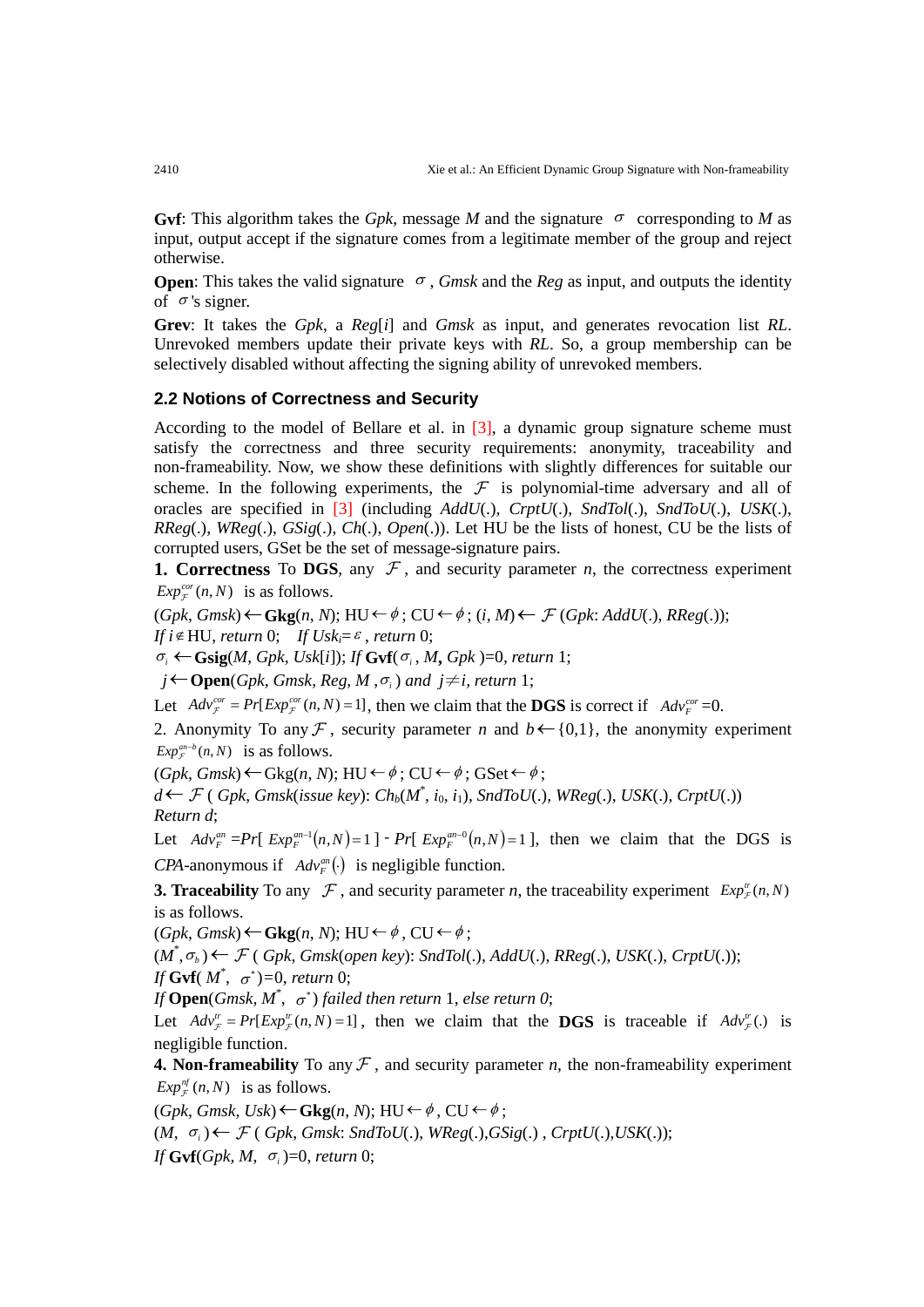*If* **Open**(*Gpk, Gmsk, M,*  $\sigma_i$ *)=i (i∈{1,…, <i>N*}) *and*  $\mathcal F$  *did not query Usk*[i] *or* **Gsig**(*i, M*) *then return* 1 *else return* 0.

Let  $Adv^{\eta}_{\tau} = Pr[Exp^{\eta}_{\tau}(n, N) = 1]$ , then we claim that the **DGS** is non-frameability if  $Adv^{\eta}_{\tau}(.)$ is negligible function.

#### **2.2. Bilinear Map on Group**

Let  $G_1, G_2, G_T$  be multiplicative cyclic groups of prime order p. The groups are defined in certain families of nonsupersingular elliptic curves which are defined by Miyaji et al. in [19]. In *G*1, the size of the elements is 171-bit, and that discrete log on *G*<sup>1</sup> has identical difficulty with discrete log in  $Z_q$  where q is 1020 bits. Let  $g_1 \in G_1$  be generator, while  $g_2 \in G_2$  be generator. Let  $\varphi(g_2) = g_1$ , where  $\varphi: G_2 \to G_1$  is a computable isomorphism.

Next, we review the notion of bilinear maps. Let  $e: G_1 \times G_2 \to G_T$  be a map on  $G_1, G_2, G_T$ with three properties.

(1) Bilinearity:  $\forall \eta \in G_1$ ,  $\forall \pi \in G_2$  and  $a, b \in \mathbb{Z}$ ,  $e(\eta^a, \pi^b) = e(\eta, \pi)^{ab}$ .

(2) Non-degeneracy:  $e(g_1, g_2) \neq 1_{G_r}$ .

(3) Computability: for all  $\eta \in G_1$ ,  $\pi \in G_2$ , then a  $e(\eta, \pi)$  can be efficient computed.

In the next content, we always suppose that  $(G_1, G_2)$  are a bilinear group pair as above.

## **2.3. The Main Assumptions**

Let  $g_1$ ,  $g_2$ ,  $G_1$ ,  $G_2$  be defined as above, where possibly  $G_1 = G_2$ . Now, we review the *q*-SDH problem. Consider the following problem: The  $q$ -SDH problem  $[14]$  in  $(G_1, G_2)$  is that given  $(q+2)$ -tuple  $(g_1, g_2, g_2^{\gamma}, g_2^{\gamma^2}, \dots, g_2^{\gamma^q})$ , find a pair  $(g_1^{(1(x+\gamma)}, x)$ , where  $x \in Z_p^*$ .

The *q*-SDH Assumption is defined as a difficult problem to be solved *q*-SDH problem.

As a natural extension of *q*-SDH problem, we introduce the extended *q*-SDH problem and new complexity problem. Consider the following problems:

**The Extended** *q***-SDH Problem (***q***-eSDH).** Given tuple  $(g_1, g_2, g_2^{\gamma}, g_2^{(\gamma^2)},..., g_2^{(\gamma^q)}, g_2^{\beta})$ , find a tuple  $(g_1^{y+\beta}, x, y)$ , where  $x, y \in Z_p^*$  and  $\beta = \gamma^k (k \neq 0, 1)$ .

Formally, an algorithm  $\mathcal F$  has advantage  $\varepsilon$  in solving *q*-eSDH problem if

$$
Pr[\mathcal{F}(k, g_1, g_2, g_2^{\gamma}, g_2^{(\gamma^2)}, \dots, g_2^{(\gamma^q)}, g_2^{\beta}) = (g_1^{\frac{y+\beta}{x+\gamma}}, x, y)] \ge \varepsilon
$$

where the probability is over the random choices of generator  $g_2 \in G_2$  (with  $\varphi(g_2) \to g_1$ ), of  $\gamma, \beta \in \overline{Z}_{p}^{*}$  ( $\beta = \gamma^{k}, k \neq 0,1$ ) and of the random bits of  $\mathcal F$ .

*Proof*: Obviously, if an algorithm  $\mathcal F$  can be used to solve *q*-eSDH problem, two *q*-eSDH tuples  $(g_i^{\frac{y+\beta}{x+y}}, x, y)$  and  $(g_i^{\frac{y'+\beta}{x+y}}, x, y')$  can be obtained. According to the two tuples, we can compute:  $\left[ \left( \frac{y+\beta}{\alpha^{x+\gamma}} \right) / \left( \frac{y'+\beta}{\alpha^{x+\gamma}} \right) \right] (y-y')^{-1} = \alpha^{x+\beta}$  $\left[ \left( g_1^{\frac{y+\beta}{x+y}} \right) / \left( g_1^{\frac{y'+\beta}{x+y}} \right) \right]^{(y-y')^{-1}} = g_1^{\frac{y}{y}}$  $g_1^{\frac{y+\beta}{x+\gamma}}$ ) /  $(g_1^{\frac{y'+\beta}{x+\gamma}})$ ]<sup>(y-y')<sup>-1</sup></sup> =  $g_1^{\frac{y}{x+\gamma}}$ ·1  $\int_{\frac{f(x)}{x}}^{\frac{f'(x)}{x}} f(x,y) e^{-\frac{f'(x)}{x}} dx = g(x) + S$  can obtain a *q*-SDH tuple  $(g(x)$   $(x+y)$ .

**Definition 1.** *The*  $(q, t, \varepsilon)$  *-eSDH* assumption holds in  $(G_1, G_2)$  states if no t-time algorithm *has at least* <sup>ε</sup> *advantage in solving the q-eSDH problem*.

**New Complexity Problem (***q***-NC**) Take  $g_1$ ,  $g_2$ ,  $G_1$ ,  $G_2$  as above, the *q*-NC problem is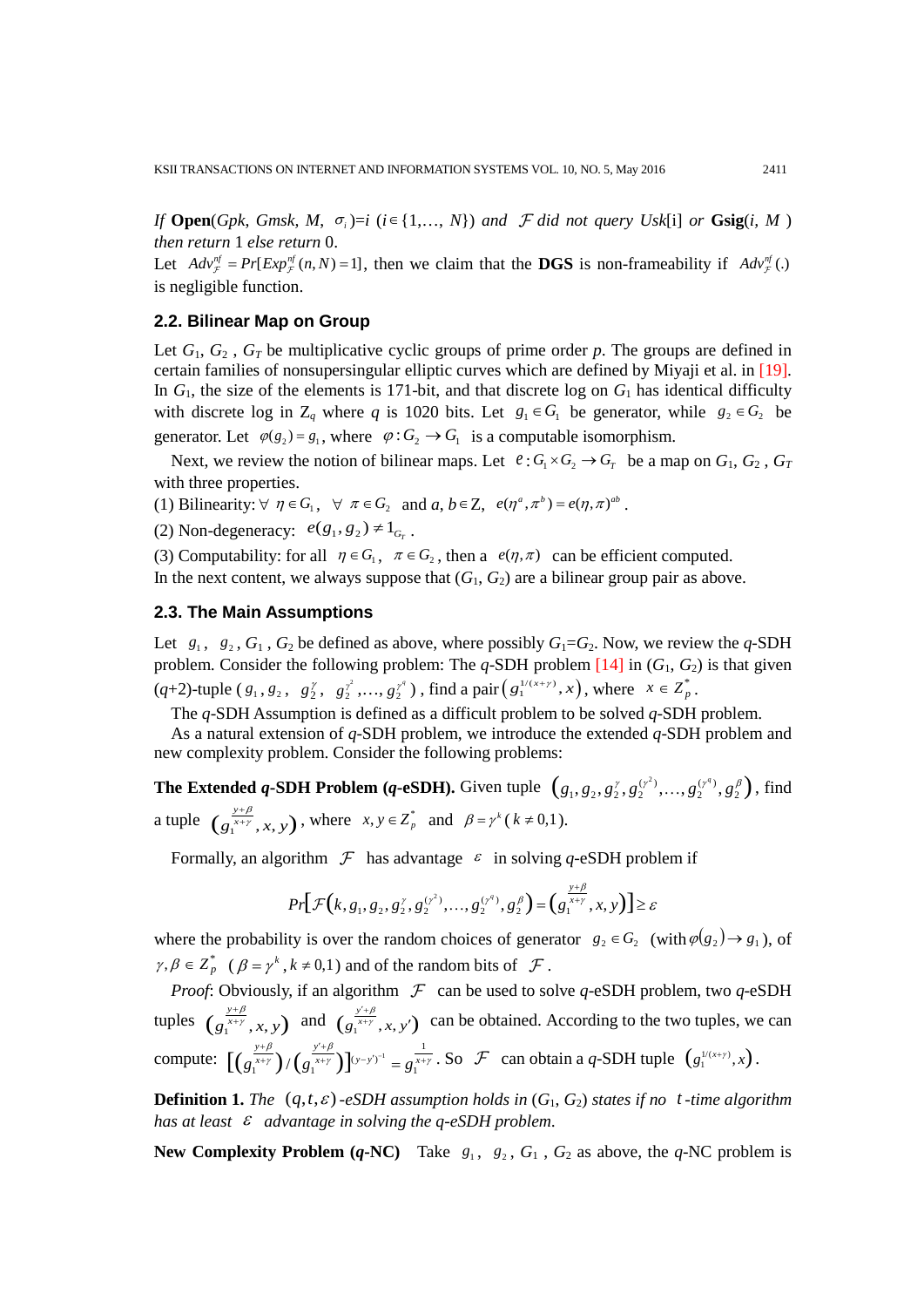defined as given tuple  $(g_1, g_2, g_2^{\gamma}, g_2^{(\gamma^2)}, ..., g_2^{(\gamma^q)}, x, y, g_1^{\frac{y+\beta}{x+y}})$  $g_1, g_2, g_2^{\gamma}, g_2^{(\gamma^z)}, ..., g_2^{(\gamma^q)}, x, y, g_1^{\gamma^q}$ β ggg g ...,  $g_2^{y+\beta}$ , *x*, *y*,  $g_1^{\frac{y+\beta}{x+y}}$ , compute  $(g_1^{\frac{y}{x+y}})$  or  $(g_1^{\frac{\beta}{x+y}})$ . where  $x, y \in Z_n^*$ .

An algorithm  $\mathcal F$  has  $\mathcal \varepsilon$  advantage in solving  $q$ -NC problem if

$$
Pr\big[\mathcal{F}(g_1, g_2, g_2^{\gamma}, g_2^{\gamma^2}, \dots, g_2^{\gamma^q}, x, y, g_1^{\frac{y+\beta}{x+\gamma}}\big) = g_1^{\frac{y}{x+\gamma}}\big] \ge \varepsilon
$$

where the probability is over the random choices of generator  $g_2 \in G_2$ , of  $\gamma, \beta \in Z_p^*$ . **Remark**: 1. we emphasize that  $\gamma$  and  $\beta$  are unknown to the algorithm  $\mathcal{F}$ .

2. According to *q*-SDH assumption,  $g_1^{\frac{1}{x+y}}$  cannot be obtained from  $x, g_1, g_2, g_2^{\gamma}, g_2^{(\gamma^2)}, ..., g_2^{(\gamma^q)}$  $g_2^{(y^q)}$ , so  $g_i^{\frac{y}{x+y}}$  cannot be obtained by  $(g_i^{\frac{1}{x+y}})^y$ . So the *q*-NC assumption is reasonable model to consider.

**Definition 2.** The  $(q, t, \varepsilon)$  *-NC* assumption holds in  $(G_1, G_2)$  states if no t-time algorithm *has at least* <sup>ε</sup> *advantage in solving the q -NC problem*.

**Lemma** 1 If the *q -NC* assumption holds, given tuple  $(g_1, g_2, g_2^{\gamma}, g_2^{\gamma^2}, ..., g_2^{\gamma^q}, x, y, g_1^{\frac{y+\beta}{4}})$  $g_1, g_2, g_2^{\gamma}, g_2^{\gamma^2}, \ldots, g_2^{\gamma^q}, x, y, g_1^{\alpha+\gamma}$ β γ  $..., g_2^{\gamma^q}, x, y, g_1^{\frac{y+\beta}{x+\gamma}}$  for *any*  $y'(\neq y) \in Z_p^*$ , *it is difficult to compute*  $g_i^{\frac{y+\beta}{x+y}}$ .

*Proof:* Given the known condition, if an algorithm  $\mathcal F$  is able to compute  $g_1^{\frac{1}{2}}$  $g_1^{x+\gamma}$  $\frac{\sqrt{4\beta}}{\sqrt{4\pi}}$  for some  $y'(\neq y) \in Z_p^*$ , then we obtain  $(g_1^{\frac{y+\beta}{x+y}}) \cdot (g_1^{\frac{y'+\beta}{x+y}})^{-1} = (g_1^{\frac{y-y'}{x+y}})$  $\beta$   $y'+\beta$  $\gamma$  1.1  $\alpha$   $x+y$  1<sup>-1</sup>  $=$  1  $\alpha$   $x+y$  $\frac{f+\beta}{f+\gamma}\big)\cdot\Big(g_1^{\frac{y'+\beta}{x+\gamma}}\Big)^{-1}=\Big(g_1^{\frac{y-y'}{x+\gamma}}\Big)\cdot \ \ \text{So},\ \ \Big(g_1^{\frac{y-y'}{x+\gamma}}\Big)^{(y-y')^{-1}}=\Big(g_1^{\frac{1}{x+\gamma}}\Big)$  $(g_1^{\frac{y-y'}{x+y}})^{(y-y')^{-1}} = (g_1^{\frac{1}{x+y}})^{-1}$ As a result,  $\left( g_1^{\frac{y}{x+y}} \right)$  is calculated.

**The Decision Linear Diffie-Hellman Assumption**  $(LA)$  $[14]$  **Let**  $G_1$  **be defined as above.** Let  $\eta$ ,  $\pi$ ,  $\tau \in G_1$  be arbitrary generators of  $G_1$  and  $a, b, c \in Z_p$ , the LA holds is that given  $\eta$ ,  $\pi$ ,  $\tau$ ,  $\eta^a$ ,  $\pi^b$ ,  $\tau^c \in G_1$ , it is difficult to decide whether  $a+b$  is equal to *c*. More formally, based on the coin tosses, an algorithm  $\mathcal F$  chooses uniformly random the parameters. Then, the advantage of probability of  $\mathcal F$  in deciding a decision linear problem on  $G_1$  is  $Adv_1 = |Adv_1 - Adv_2|$ , where  $Adv_1 = Pr[(\eta, \pi, \tau \eta^a, \pi^b \tau^{a+b}) = yes; \eta, \pi, \tau \leftarrow G_1, a, b \leftarrow Z_p]$  and  $Adv_2=Pr[(\eta, \pi, \tau, \eta^a, \pi^b, \mu)=yes;\eta, \pi, \mu \leftarrow G_1, a, b \leftarrow Z_p].$ 

**Definition** 3. The  $(t, \varepsilon)$ -LA holds if no t-time algorithm has at least  $\varepsilon$  advantage in *solving decision linear problem*.

**Linear Encryption (LE)**[14] Based on the **LA**, the **LE** scheme can be obtained. Specifically, take  $G_1$ 's generators  $\eta$ ,  $\pi$ ,  $\tau$  as the public key, then the corresponding private key is  $\lambda_1, \lambda_2 \in Z_p^*$  such that  $\eta^{\lambda_1} = \pi^{\lambda_2} = \tau$ . If  $\mathcal F$  wishes to send a message  $M \in G_1$  to  $\mathcal B$ , then randomly selects  $\xi_1, \xi_2 \in Z_p$ , computes  $\eta^{\xi_1}, \pi^{\xi_2}$ ,  $M \cdot \tau^{\xi_1 + \xi_2}$ , and outputs the ciphertext  $(C_1, C_2,$  $C_3$ =( $\eta^{\xi_1}$ ,  $\pi^{\xi_2}$ ,  $M \cdot \tau^{\xi_1 + \xi_2}$ ) where  $\eta$ ,  $\pi$ ,  $\tau$  are  $\beta$ 's public key. To decrypt the ciphertext,  $\beta$ computes  $M = C_3 / (C_1^{\lambda_1} \cdot C_2^{\lambda_2})$  with his private key  $\lambda_1, \lambda_2$ . Similar to prove ElGamal's security, we can show that if the **LA** holds, **LE** is also against a chosen-plaintext attack.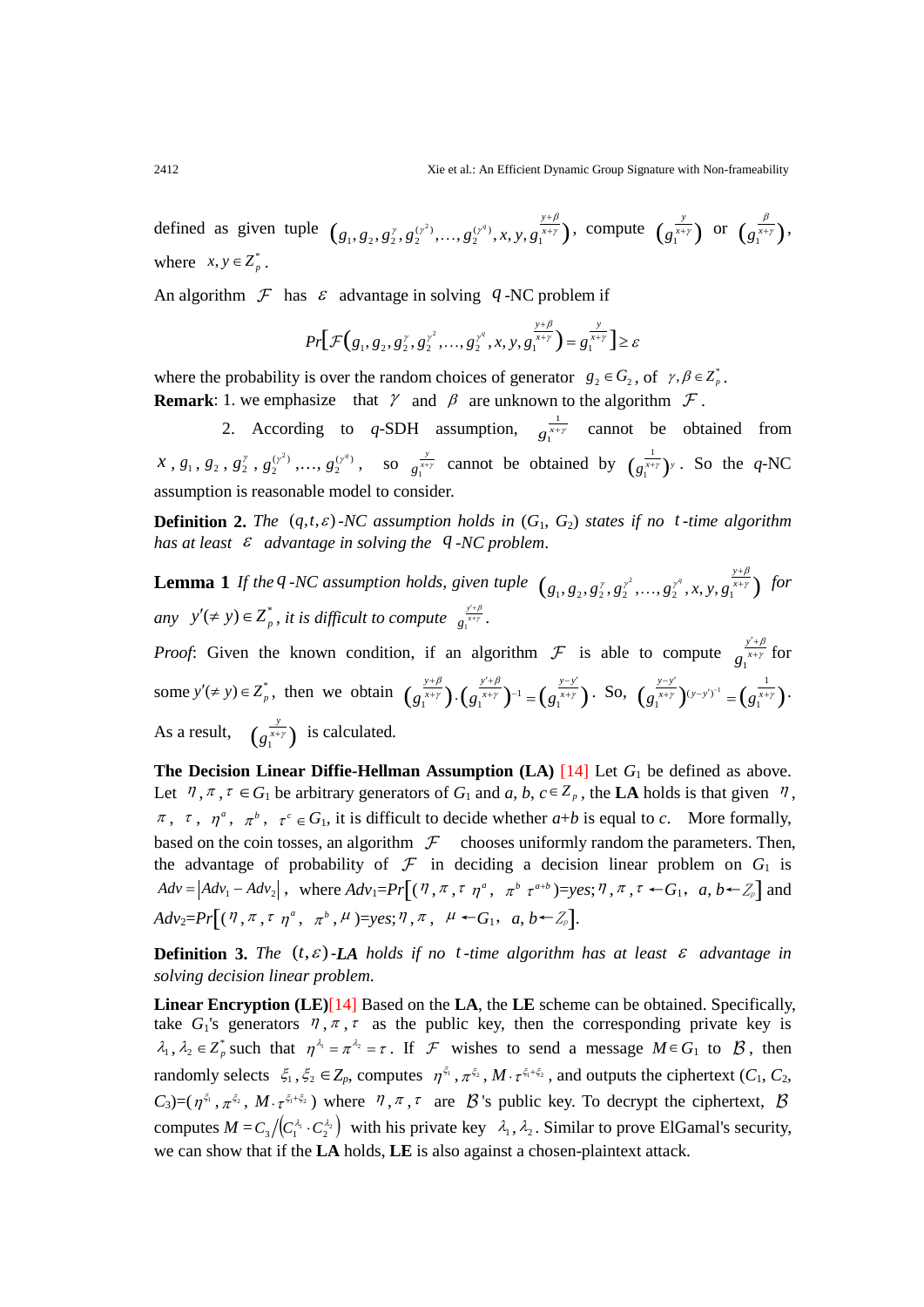# **3. A ZK Protocol For eSDH**

A zero-knowledge (ZK) protocol is a proof protocol with the following qualities.

The first, a verifier, after having been convinced the validity of what is proved, cannot have learned the knowledge possessed by the prover in order to conduct the proof; The second, after the protocol terminates, any other third party cannot see any meaningful thing which has taken place between the prover and the verifier. The ZK protocol is described as follows.

Let  $(P, V)$  be ZK protocol, where P is a prover and V is a verifier. In the general process of interactive zero-knowledge proof, the *P* commits some values to the *V*. After the *V* received, a challenge value be sent to the *P*. The last, the *V* verifies the values responded by *P* to decide whether *P* possesses some knowledge.

In group signature scheme, a verifier has been convinced the validity of signature without learning the identity of signer. Therefore, the process for verifying group signature is essentially a process of zero-knowledge proof.

#### **3.1 ZKP-eSDH**

In this section, based on *q*-eSDH problem, we construct a zero-knowledge protocol (ZKP-eSDH).

Let *P* be a prover, and *V* be a verifier. In this protocol, *P* can prove that he possesses a solution to the *q*-eSDH problem to *V*.

**Setup**: Generate the public values  $g_1, \eta, \pi, \tau \in G_1$  and  $g_2, \omega_1, \omega_2 \in G_2$ . Here  $g_2$  is a random generator of  $G_2$  such that  $\varphi(g_2) = g_1, \ \omega_1 = g_2^{\gamma}, \ \omega_2 = g_2^{\beta}$  for some  $\gamma, \beta \in Z_p$ .  $\eta$ ,  $\pi$ ,  $\tau$  are randomly selected in  $G_1$ . A prover *P* possesses a tuple  $(R, x, y)$ , where  $R = g^{\frac{y+\beta}{x+y}}$ and *x*, *y*∈ *Z<sub>p</sub>* such that *e*(*R*,  $\omega_1 g_2^x$ )⋅ *e*(  $g_1$ ,  $g_2^{-y}$ )=*e*(  $g_1$ ,  $\omega_2$ ).

*P* **Commit:** *P* chooses  $\xi_1, \xi_2$  and  $r_\xi$ ,  $r_x$ ,  $r_y$ ,  $r_{\delta_1}$ ,  $r_{\delta_2}$  at random from  $Z_p$ . Take  $(R, x, y)$  as input, *P* computes the following values:

$$
C_1 = \eta^{\xi_1}, C_2 = \pi^{\xi_2}, C_3 = R \cdot \tau^{\xi_1 + \xi_2}, D_1 = C_1^{r_x} \eta^{-r_{\delta_1}}, D_2 = C_2^{r_x} \pi^{-r_{\delta_2}},
$$

$$
D_3 = e(C_3, g_2)^{r_x} \cdot e(\tau, \omega_1)^{r_{\xi}} \cdot e(\tau, g_2)^{-r_{\delta_1} - r_{\delta_2}} \cdot e(g_1, g_2)^{r_y}
$$

*P* sends  $(C_1, C_2, C_3, D_1, D_2, D_3)$  to verifier *V*.

*V* **Challenge**: *V* sends a challenge value c chosen uniformly at random from  $ZZ_p$ .

**P** Reply: **P** computes  $v_{\xi} = r_{\xi} - c(\xi_1 + \xi_2)$ ,  $v_x = r_x + cx$ ,  $v_y = r_y - cy$ ,  $v_{\delta_1} = r_{\delta_1} + cx_{\delta_1}$ ,  $v_{\delta_2} = r_{\delta_2} + cx \xi_2$  and replies  $\beta$  with these values.

*V* **Verify**: *V* computes the following five values:  $D'_1 = C_1^{v_x} \eta^{-v_{\delta_1}}$ ,  $D'_2 = C_2^{v_x} \pi^{-v_{\delta_2}}$ ,  $D'_3 = e(C_3, g_2)^{\nu_x} \cdot e(\tau, \omega_1)^{\nu_{\xi}} \cdot e(\tau, g_2)^{-\nu_{\delta_1}-\nu_{\delta_2}} \cdot e(g_1, g_2)^{\nu_y} \cdot e(C_3, \omega_1)^c \cdot e(g_1, \omega_2)^{-c}.$ *V* accepts if  $D_i=D'_i$  holds ( $i=1,2,3$ ).

Next, we show that ZKP-eSDH has following features:

(1) If  $P$  is honest, then he can always be accepted by  $V$  (completeness);

(2) The prover's transcript can be simulated (zero-knowledge);

(3) There exists an extractor for protocol.

**Feature 1**. *The ZKP-eSDH is complete*.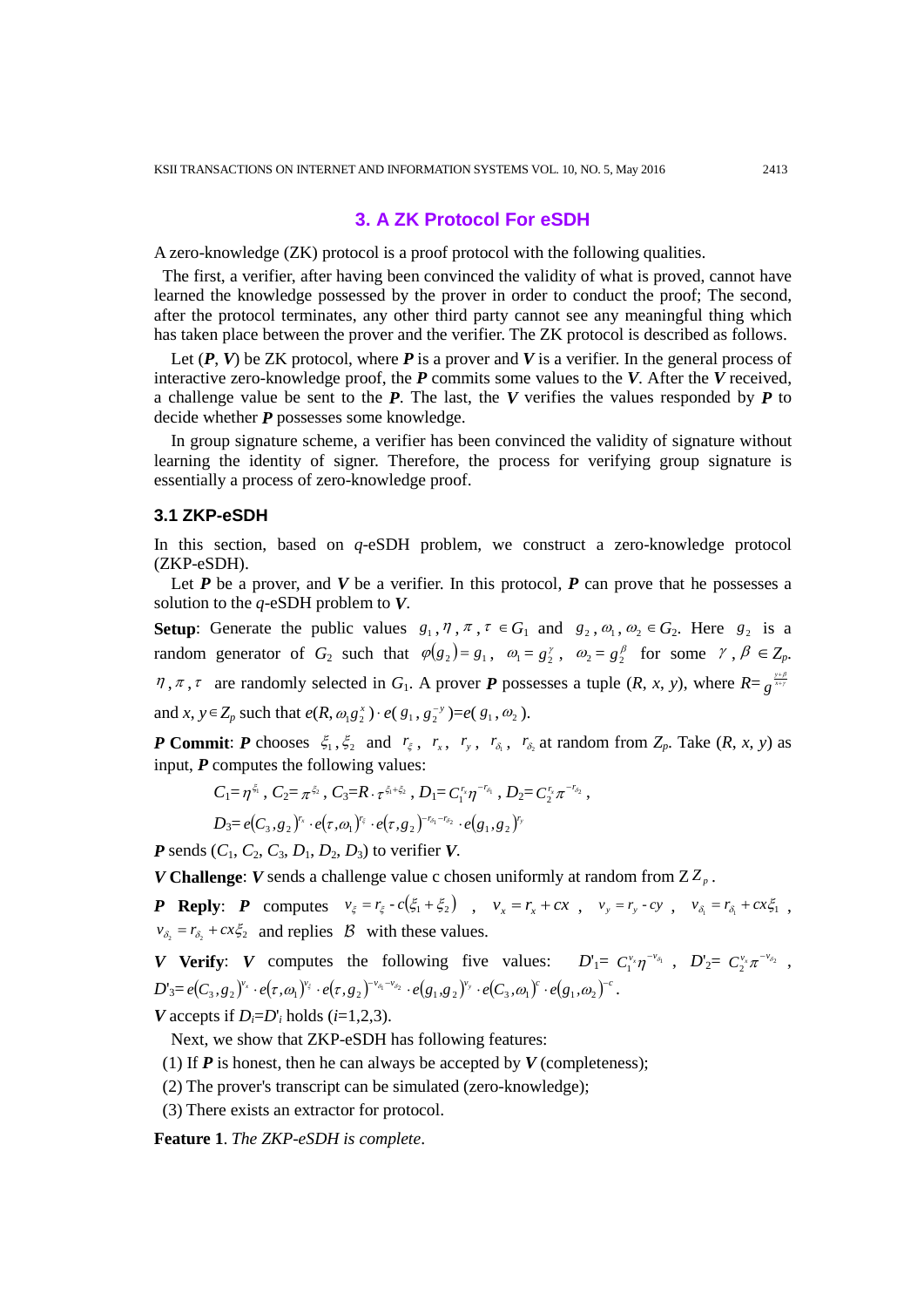*Proof*: If *V* is honest, he can correctly recover  $D_i = D_i$ <sup>'</sup>*i* (*i*=1,2,3) with the challenge value *c* and  $v_{\xi}$ ,  $v_{x}$ ,  $v_{y}$ ,  $v_{\delta_1}$ ,  $v_{\delta_2}$ . Specifically, *V* can computes the values:

 $D'_{1} = C_1^{v_x} \eta^{-v_{\delta_1}} = \eta^{\xi_I r_x + c x \xi_1} \eta^{-r_{\delta_1} - c x \xi_1} = D_1, \quad D'_{2} = C_2^{v_x} \pi^{-v_{\delta_2}} = \pi^{\xi_2 r_x + c x \xi_2} \pi^{-r_{\delta_2} - c x \xi_2} = D_2$ In addition, he can also compute:

$$
D_3 = e(C_3, g_2)^{v_x} \cdot e(\tau, \omega_1)^{v_{\xi}} \cdot e(\tau, g_2)^{-v_{\delta_1} - v_{\delta_2}} \cdot e(g_1, g_2)^{v_{\gamma}} \cdot e(C_3, \omega_1)^{c} \cdot e(g_1, \omega_2)^{-c}
$$
  
Because  $D_3 = e(C_3, g_2)^{r_x} \cdot e(\tau, \omega_1)^{r_{\xi}} \cdot e(\tau, g_2)^{-r_{\delta_1} - r_{\delta_2}} \cdot e(g_1, g_2)^{r_{\gamma}}$ , and  

$$
1_{G_T} = e(C_3, g_2)^{cx} \cdot e(\tau, \omega_1)^{-c(\xi_1 + \xi_2)} \cdot e(\tau, g_2)^{-cx(\xi_1 + \xi_2)} \cdot e(g_1, g_2)^{-cy} \cdot e(C_3, \omega_1)^{c} \cdot e(g_1, \omega_2)^{-c}
$$

So  $D'_3 = D_3$ , the completeness of ZKP-eSDH is proved.

**Feature 2**. *If the LA holds and verifier V is honest , then the transcripts of ZKP-eSDH can be perfectly simulated*.

*Proof*: Suppose, *X* is the distribution of the transcript output by the simulator. If the simulator succeeds, then the  $X$  is indistinguishable from the distribution of the transcript output by any actual prover under the **LA** on *G*1.

Firstly, the simulator randomly selects  $R \in G_1$  and  $\xi_1, \xi_2 \in Z_p^*$  and computes  $C_1 = \eta^{\xi_1}$ ,  $C_2 = \pi^{\xi_2}$ ,  $C_3 = R \cdot \tau^{\xi_1 + \xi_2}$ . In this simulation, to compute  $D_i = D_i$ <sup>'</sup>*i* (*i*=1,2,3), the simulator does not need to know *R*, *x*, *y*,  $\xi_1$ ,  $\xi_2$ , so the pre-specified (*C*<sub>1</sub>, *C*<sub>2</sub>, *C*<sub>3</sub>) can also be used. By the method of simulation of proof transcript, when  $(C_1, C_2, C_3)$  are the ciphertext **LE** of some *R*, the simulator can obtain simulation of the rest of proof transcript. After a challenge value *c* and  $v_{\xi}$ ,  $v_{x}$ ,  $v_{y}$ ,  $v_{\delta_1}$ ,  $v_{\delta_2}$  are randomly selected from  $Z_p$ , the simulator compute the values:  $D_1 = C_1^{\nu_x} \eta^{-\nu_{\delta_1}}$ ,  $D_2 = C_2^{\nu_x} \pi^{-\nu_{\delta_2}}$ ,

$$
D_3 = e(C_3, g_2)^{v_x} \cdot e(\tau, \omega_1)^{v_{\varepsilon}} \cdot e(\tau, g_2)^{-v_{\delta_1} - v_{\delta_2}} \cdot e(g_1, g_2)^{v_y} \cdot e(C_3, \omega_1)^c \cdot e(g_1, \omega_2)^{-c}
$$

So, the simulator can output  $(C_1, C_2, C_3, D_1, D_2, D_3, \nu_{\xi}, \nu_x, \nu_y, \nu_{\delta_1}, \nu_{\delta_2})$ . Obviously, these values satisfy verification equations and are indistinguishable with the proof transcripts of ZKP-eSDH on distribution if the **LA** holds.

**Feature 3**. *Extraction is feasible for ZKP-eSDH*.

*Proof*: Now we show that the extractor can obtain a tuple *q*-eSDH if  $\mathcal F$  can be rewind in ZKP-eSDH above to the point before he receives a challenge *c*. At the beginning of the protocol, A sends  $(C_1, C_2, C_3, D_1, D_2, D_3)$  to  $\beta$ . Then, to challenge  $c, \mathcal{F}$  replies with  $(v_{\xi}, v_x, v_y, v_{\delta_1}, v_{\delta_2})$ . In this way, to challenge  $c' \neq c$ ,  $\mathcal{F}$  replies with  $(v_{\xi}', v_x', v_y', v_{\delta_1}', v_{\delta_2}')$ . If  $\mathcal F$  is convincing, all verification equations  $D_i$  (*i*=1, 2, 3) hold for each set of values. For convenience, denote  $\Delta c = c - c'$ ,  $\Delta v_{\xi} = v_{\xi} - v'_{\xi}$ , and similarly for  $\Delta v_{\xi}$ ,  $\Delta v_{x}$ ,  $\Delta v_{y}$ ,  $\Delta v_{\delta_1}$ ,  $\Delta v_{\delta_2}$ .

Let  $\xi' = \frac{\Delta V_d}{\Delta c}$ *v* ∆  $\zeta = \frac{\Delta v_{\zeta}}{\Delta}$ , Since the values of *D*<sub>1</sub> and *D*<sub>2</sub> remain the same, the following equations are

obtained:  $C_1^{Av_x} = \eta^{Av_{\delta_1}}$ ,  $C_2^{Av_x} = \pi^{Av_{\delta_2}}$ . Let  $x' = \frac{\Delta v_x}{\Delta c}$  $x' = \frac{\Delta v_x}{\Delta c}$ ,  $y' = \frac{\Delta v_y}{\Delta c}$ , from *D*<sub>3</sub> expression, we can deduce:

$$
e(g_1, \omega_2) = e(C_3, g_2) \frac{\Delta v_x}{\Delta} \cdot e(\tau, \omega_1) \frac{\Delta v_{\varepsilon}}{\Delta} \cdot e(\tau, g_2) \frac{\Delta v_{\delta_1} + \Delta v_{\delta_2}}{\Delta} \cdot e(g_1, g_2) \frac{\Delta v_y}{\Delta} \cdot e(C_3, \omega_1)
$$
  
\n
$$
e(g_1, \omega_2) = e(C_3 \tau^{-\xi'}, \omega_1 g_2^{\xi'}) \cdot e(g_1, g_2^{\xi'})
$$
  
\n
$$
(R, x', y') = \left(C_3 \tau^{-\xi'}, \frac{\Delta v_x}{\Delta c}, \frac{\Delta v_y}{\Delta c}\right)
$$
 is a *q*-eSDH tuple.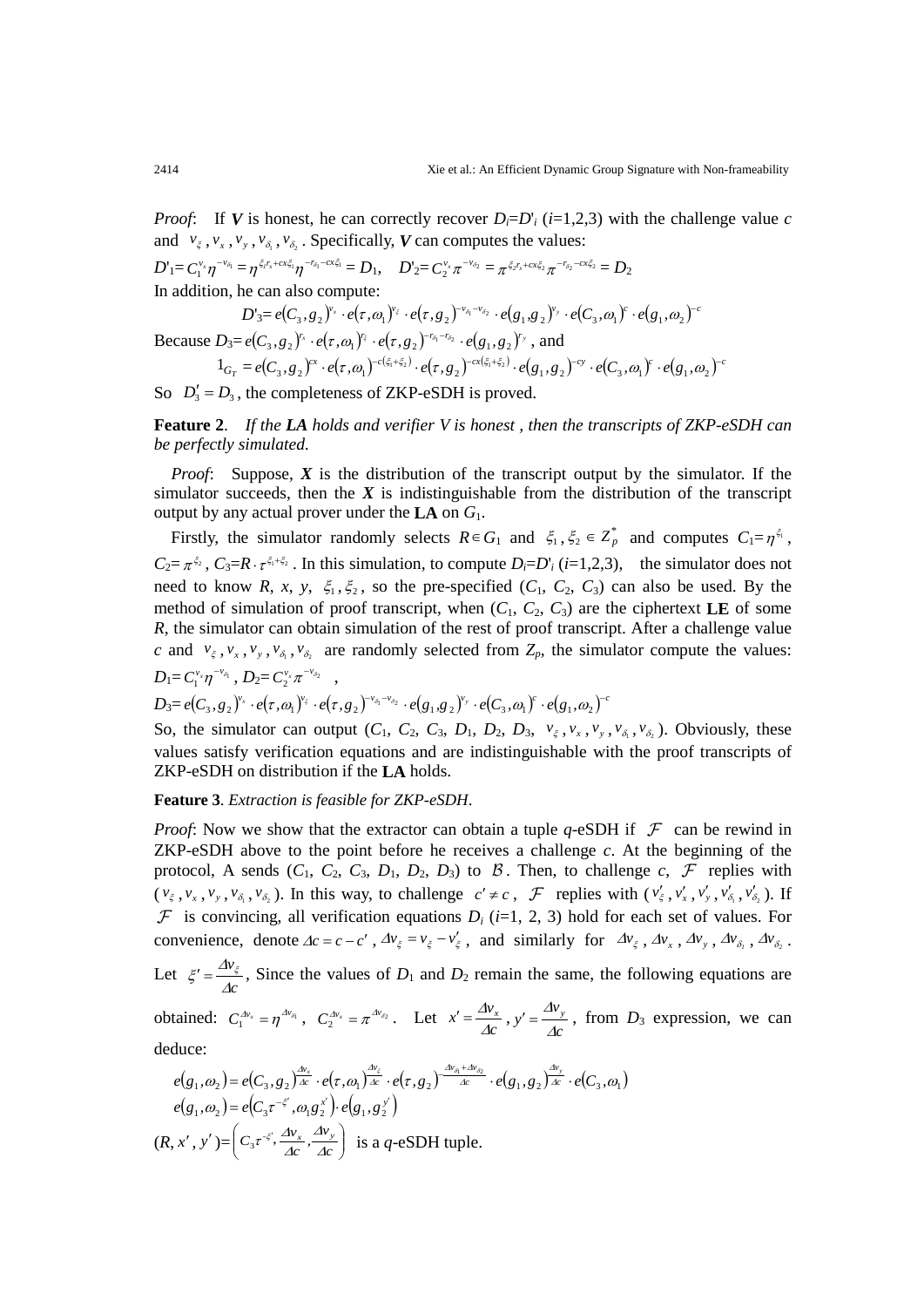Since  $(C_1, C_2, C_3, D_1, D_2, D_3)$  are equal to the challenge value  $c' \neq c$ . In fact, we already know:  $\Delta v_{\xi} = \Delta r_{\xi} + \Delta c \xi$ ,  $\Delta v_{x} = \Delta r_{x} + \Delta c x$ ,  $\Delta v_{y} = \Delta r_{y} + \Delta c y$ .

For the same  $C_i(i=1,2,3)$  and  $D_i(i=1,2,3)$  in two running, it is easy to see that  $\Delta r_\xi = 0$ ,  $\Delta r_x = 0$ ,  $\Delta r_y = 0$ , then  $\xi' = \xi$ ,  $x' = x$ ,  $y' = y$ .

As a result, the *R*' in this *q*-eSDH tuple is identical to *R* in the **LE**  $(C_1, C_2, C_3)$ .

Putting the proof of three properties together, then the following theorem has been proved.

**Theorem** *The ZKP-eSDH is an honest-verifier zero-knowledge proof of knowledge of an eSDH tuple under the LA*.

# **4. Our Dynamic Group Signature Scheme from eSDH**

## **4.1 Our Signature Scheme from eSDH**

In this section, we propose a new dynamic group signature scheme. Roughly speaking, in our scheme, a signer who possess a valid *q*-eSDH tuple can generate a group signature which are the transcript of ZKP-eSDH protocol. Therefore, armed with theorem, we obtain from ZKP-eSDH protocol a regular signature scheme secure in the random oracle model by applying the Fiat-Shamir heuristic [20]. In our scheme, a hash function  $H : \{0,1\}^* \to Z_p$  be employed. Suppose further the **LA** assumption holds on *G*1, the *q*-eSDH assumption and the *q*-NC assumption hold on (*G*1, *G*2). Now we describe our group signature as follows. To simplify, our group signature scheme is denoted by eSDH-DGSS.

**Setup**: Takes  $\varphi$  and  $(G_1, G_2)$  as the section 2, let  $H: \{0,1\}^* \to Z_p$  is an ideal hash function, treated as a random oracle in the proof of security.

**Gkg**: Randomly selected a generator  $g_2 \in G_2$ ,  $\gamma$ ,  $\beta \leftarrow Z_p^*$  ( $\beta = \gamma^k$ , secret  $k \neq 0,1$ ), let  $g_1 = \varphi(g_2)$ . GM selects private values  $\lambda_1, \lambda_2 \leftarrow Z_p^*$  and computes  $\omega_1 = g_2^{\gamma}, \omega_2 = g_2^{\beta}$ . Let  $\tau \leftarrow G_1 \setminus \{I_{G_1}\}\;$ ,  $\eta$ ,  $\pi \in G_1$ , such that  $\eta^{\lambda_1} = \pi^{\lambda_2} = \tau$ . This algorithm generates *Gpk*=( $g_1, g_2, \eta, \pi, \tau, \omega_1, \omega_2$ ) and *Gmsk*=( $\gamma$ ,  $\lambda_1, \lambda_2, \zeta_0$ ). Here  $\zeta_0$  is assumed initially to be 1. **Join**:  $U_i$  can be added to the group after running this algorithm between *GM* and  $U_i$ . The *GM* add an item *Reg*[*i*] to the *Reg*.

1. Selecting a secret value  $y_i \in Z_p^*$ ,  $U_i$  computes  $g_1^{y_i}$  and sends  $g_1^{y_i}$  to *GM*.

2. *GM* selects  $x_i \in Z_p$  and computes  $(g_1^{y_i} \cdot \omega_2')^{\frac{1}{x+y}}$ . He sends  $g_i^{\frac{y+\beta}{x+y}}$  to  $U_i$ , where  $\omega_2' = \varphi(\omega_2)$ .

3. *U<sub>i</sub>* sends *S<sub>i</sub>* to *GM*, where *S<sub>i</sub>* is the signature of  $g_i^{y+i/2}$  with *SK<sub>UID</sub>*[*i*].

4. Using  $PK_{UID}[i]$ , *GM* verifies  $S_i$ . If  $S_i$  is a valid signature, then *GM* sends  $x_i$  to  $U_i$ .

As a result, *U<sub>i</sub>* obtains his private key  $Usk_i=(R_i, x_i, y_i)=(g_i^{\frac{y+\beta}{x}}, x_i, y_i)$ . *GM* adds an  $Reg[i]=(R_i, x_i, y_i)$ 

 $g_1^{y_i}$ ,  $x_i$ ,  $S_i$ ,  $PK_{UID}[i]$ ) which is corresponding to  $U_i$  to the registration table *Reg*.

**Gsig**: Given message *M*,  $U_i$  chooses random  $\xi_1, \xi_2, r_\xi, r_x, r_y, r_{\delta_1}, r_{\delta_2}$  from  $Z_p$  and computes the following values with his private key  $Usk_i=(R_i, x_i, y_i): C_1=\eta^{\xi_1}, C_2=\pi^{\xi_2}$ ,  $C_3=R_i\cdot \tau^{\xi_1+\xi_2}$ ,  $D_1=C_1^{r_x}\eta^{-r_{\delta_1}}$ ,  $D_2=C_2^{r_x}\pi^{-r_{\delta_2}}$ ,  $D_3=e(C_3,g_2)^{r_x}\cdot e(\tau,\omega_1)^{r_{\xi}}\cdot e(\tau,g_2)^{-r_{\delta_1}-r_{\delta_2}}\cdot e(g_1,g_2)^{r_y}$ , and the value of hash  $c=H(M, C_1, C_2, C_3, D_1, D_2, D_3)$ . He also computes: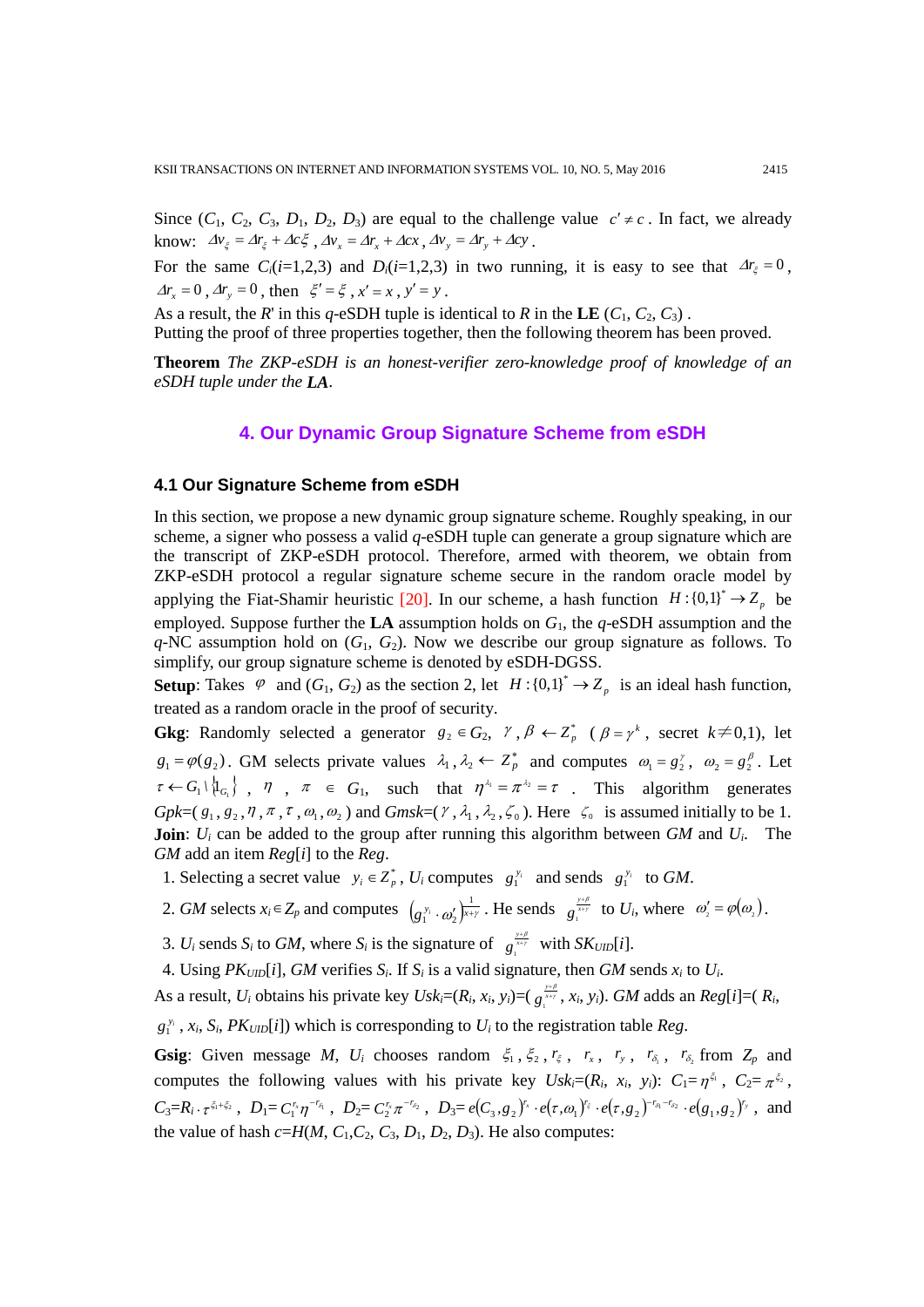$$
v_{\xi} = r_{\xi} - c(\xi_1 + \xi_2), v_x = r_x + cx_i, v_y = r_y - cy_i, v_{\delta_1} = r_{\delta_1} + cx_i\xi_1, v_{\delta_2} = r_{\delta_2} + cx_i\xi_2.
$$

At the end,  $U_i$  generates a group signature:  $\sigma = (C_1, C_2, C_3, c, v_\xi, v_x, v_y, v_{\delta_1}, v_{\delta_2})$ , and sends  $(\sigma, M)$  to the verifier.

**Gvf**: Given *Gpk* and ( $\sigma$ , *M*), a verifier verify that  $\sigma$  is a valid signature as follows:

$$
D'_{1}=C_{1}^{\nu_{x}}\eta^{-\nu_{\delta_{1}}},\quad D'_{2}=C_{2}^{\nu_{x}}\pi^{-\nu_{\delta_{2}}}\quad ,
$$

 $D'_{3} = e \big( C_{3}, \overline{\mathcal{S}}_{2} \big)^{\mathcal{V}_{x}} \cdot e \big( \tau, \omega_{1} \big)^{\mathcal{V}_{\varepsilon}} \cdot e \big( \tau, \overline{\mathcal{S}}_{2} \big)^{-\mathcal{V}_{\delta_{1}} - \mathcal{V}_{\delta_{2}}} \cdot e \big( \overline{\mathcal{S}}_{1}, \overline{\mathcal{S}}_{2} \big)^{\mathcal{V}_{y}} \cdot e \big( C_{3}, \omega_{1} \big)^{c} \cdot e \big( \overline{\mathcal{S}}_{1}, \omega_{2} \big)^{-c}$ *c*'=*H*(*M*, *C*1,*C*2, *C*3, *D*'1, *D*'2, *D*'3)

If *c*' =c accepts and reject otherwise.

**Open**: To trace a signature's signer, *GM* takes the signature of  $M \sigma = (C_1, C_2, C_3,$  $c, v_{\xi}, v_{x}, v_{y}, v_{\delta_{1}}, v_{\delta_{2}}$ , together with *Gpk* and *Gmsk* as input, and do the following:

1. Verify the signature  $\sigma$  is correct on *M*.

2. Take elements  $(C_1, C_2, C_3)$  of  $\sigma$ , and obtain someone  $R_i$  from  $R_i \leftarrow [C_3/(C_1^{\lambda_1} \cdot C_2^{\lambda_2})]^{\epsilon_0!}$  $\left[C_{_{3}}\big/\!\!\left(C_{_{1}}^{\lambda_{1}}\cdot C_{_{2}}^{\lambda_{2}}\right)\!\right]^{_{\!\!\!\!\!\!\!C}^{\!\!\!G^1}}\,.$ *GM* finds the index *i* with respect to  $R_i$  in the registration table *Reg.* 

3. If the user index *i* is corresponding to  $Reg[i] = (R_i, g_1^{y_i}, x_i, S_i, PK_{UID}[i])$  in  $Reg$  and the validity of  $S_i$  on  $R_i$  is validated by  $GM$ , then the algorithm claims that the group member with identity *i* produced <sup>σ</sup> . It provides a proof of this claim with *GM* which verifies the validity of signature  $S_i$  on  $R_i$  with  $PK_{UID}[i]$ .

#### **4.2 Revocation**

Now we give procedure that users can be revoked by the *GM* in the eSDH group signature above. Given *Gpk*=(  $g_1$ ,  $g_2$ ,  $\eta$ ,  $\pi$ ,  $\tau$ ,  $\omega_1$ ,  $\omega_2$  ), where  $\omega_1 = g_2^{\gamma}$ ,  $\omega_2 = g_2^{\beta} \in G_2$ ,  $\gamma, \beta \in \mathbb{Z}_p^*, \eta, \pi, \tau \in G_1$ . The private key of  $U_i$  is a tuple  $Usk_i=(R_i, x_i, y_i)$ .

**Update Key** If *GM* have revoked users  $j_1, \ldots, j_r$  that are corresponding to their index. The revocation algorithm consists of three sub-algorithms, **Update-***Gmsk*, **Update-***Gpk* and **Update-***Usk* which update a group public key and a user signature key, respectively.

**Update-***Gmsk*: Updates *Gmsk*=( $\gamma$ ,  $\lambda_1$ ,  $\lambda_2$ ,  $\zeta_0$ ) → ( $\gamma$ ,  $\lambda_1$ ,  $\lambda_2$ ,  $\zeta_r$ ), where  $\zeta_r = \prod_{m=1}^{r} \left( \frac{1}{x_{i_m} + \gamma} \right)$ J ١ ĺ  $\overline{\phantom{0}}$  $\sum_{r}^{r} = \prod_{m=1}^{r} \left( \frac{1}{x_{j_m}} \right)$ 1  $\zeta_r = \prod_{m=1}^r \left( \frac{1}{x_{i-} + \gamma} \right)$ . **Update-***Gpk*: Let initial *Gpk*=( $g_1$ ,  $g_2$ ,  $\eta$ ,  $\pi$ ,  $\tau$ ,  $\omega_1$ ,  $\omega_2$ ). Using new *Gmsk*=( $\gamma$ ,  $\lambda_1$ ,  $\lambda_2$ ,  $\zeta$ ,), *GM* updates *Gpk* to *Gpk*,= $(g_{1r}, g_{2r}, \eta_r, \pi_r, \tau_r, \omega_{1r}, \omega_{2r})$ , where  $g_{1r} = g_1^{\zeta_r}$ ,  $g_{2r} = g_2^{\zeta_r}$ ,  $\eta_r = \eta$ ,  $\pi_r = \pi$ ,  $\tau_r = \tau$ ,  $\omega_{1r} = \omega_1^{\zeta_r} = g_{2r}^{\gamma}$ ,  $\omega_{2r} = \omega_2^{\zeta_r} = g_{2r}^{\beta}$ .

 *GM* generate the revocation list *RL* that containing all revoked users (let in order of revoked). Specifically, *RL* is defined as  $((g_{11}, R'_{j1}, R''_{j1}, x_{j1}), \ldots, (g_{1r}, R'_{jr}, R''_{jr}, x_{jr}))$ , Where  $g_{1k} = g_1^{\zeta_k}$  ,  $R'_{jk} = \left[ (\varphi \, \langle \, \varpi_2 \rangle)^{\zeta_k} \right]_{x_k + \gamma}^{1} = g_{1k}^{\frac{\beta}{\chi_{k} + \gamma}}$  ,  $R''_{j r} = g_{1}^{\frac{1}{\chi_{k} + \gamma}} = g_{1k}^{\frac{1}{\chi_{k} + \gamma}}$ 1  $\frac{x_{j_k}+\gamma}{1k}$  .

For (*k*=1,…,*r*), *GM* publishes the *RL* and the new public key. The *RL* and the new public key are given to all signers and verifiers in the system

**Update-***Usk*: Given tuple (*Gpk*, *RL*), *Ui* is able to obtain his new *Usk* corresponding to the new *Gpkr* locally if he has not been revoked. However, revoked users cannot do so.

Let *U<sub>i</sub>*'s private key *Usk<sub>i</sub>*=( $R_i$ ,  $x_i$ ,  $y_i$ )= $\left( g \frac{x_i}{x_i}$ ,  $x_i$ ,  $y_i \right)$  $\left(g_{1r}^{\frac{y_i+\beta}{x_i+\gamma}},x_i,y_i\right)$  $\overline{\mathcal{L}}$  $\int \frac{y_i}{x_i +}$  $g_{1r}^{\frac{y_i+\beta}{x_i+\gamma}}, x_i, y_i$ ,  $U_i$  compute: 1 i,  $-x_i$ <sup>-</sup> ) ſ  $(x_{j_1} - x_i)$ .) –  $x_i - x_i$ 1 1  $x_i - x$ β + *i y*

$$
R_{i1} = \left(\frac{R_{i0}}{R'_{j1} \cdot (R''_{j1})^{y_i}}\right)^{(x_{j1}-x_{j})^{-1}} = R_{i_0}^{(x_i-x_{j_1})^{-1}}(R'_{j_1})^{-(x_i-x_{j_1})^{-1}}(R''_{j_1})^{-y(x_i-x_{j_1})^{-1}} = (g_{11})^{\frac{y_i+\beta}{x_i+y}}.
$$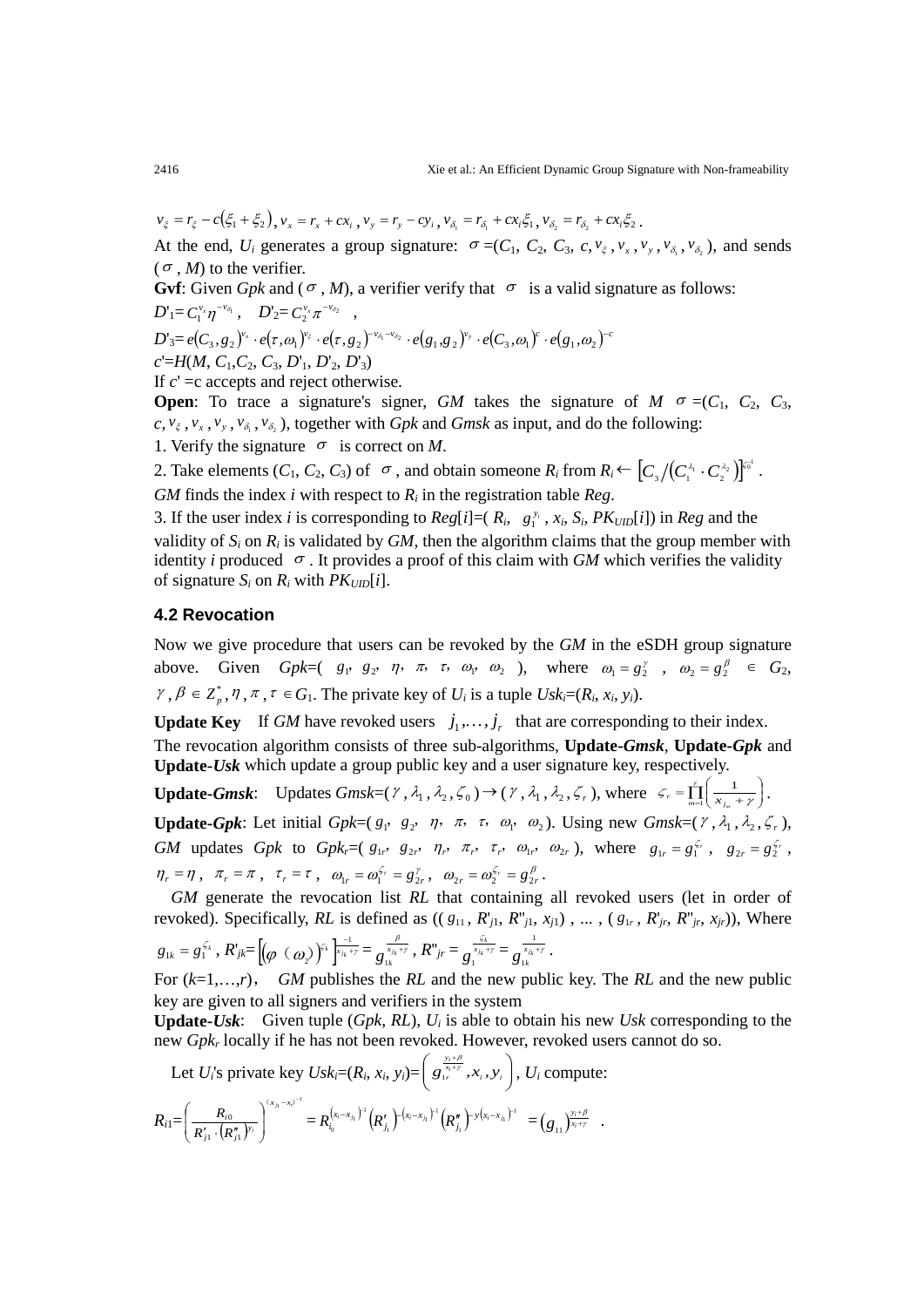Let 
$$
\alpha_k = \prod_{m=k}^r (x_i - x_{j_m})^{-1}
$$
 modp, then  $R_{ir} = R_{i_0}^{\alpha_1} \prod_{k=1}^r (R'_{j_k} \cdot (R''_{j_k})^{\beta_1 \beta_2} \alpha_k \cdot U_i)$  can compute his new private key  $Usk_i = (R_{ir}, x_i, y_i) = ((g_{1r})^{\frac{y_i + \beta}{x_i + \gamma}}, x_i, y_i)$ .

In fact, if a revoked user is able to update his private key, then he can execute update procedure as above. This means that revoked user's  $x_j$  is not equal to  $x_{j_m}$  ( $m=1,\ldots,r$ ), contradicting  $x_i \in \{x_{i}: m = 1, ..., r\}$ .

**Update-Open** When key update by revocation is considered, *GM* trace a signature's signer as follows. Given updated signature  $\sigma_r = (M, C_1, C_2, C_3, c, v_\xi, v_x, v_y, v_{\delta_1}, v_{\delta_2})$ , *GM* compute:  $R_{ir} \leftarrow C_3 / (C_1^{\lambda_1} \cdot C_2^{\lambda_2})$ ,  $(R_{ir})^{\zeta_i^{-1}} = R_i$ . *GM* finds the index *i* with respect to  $R_i$  in the registration table *Reg*. Obviously, only *GM* can generate the correct  $\zeta$  *r* and *RL* in the opening and the revocation mechanism above. So this revocation mechanism can overcome the problem [14] that someone can fool a verifier.

#### **4.3 Obtain Controllable Linkability**

The controllable linkability of group signatures enables an entity who has a linking key to find whether or not two group signatures were generated by the same signer, while preserving the anonymity. In our scheme, the controllable linkability can also be easy to achieve as follows. Let  $(L_1, L_2) = ((\omega_2)^{\lambda_1}, (\omega_2)^{\lambda_2})$  is linking key. Given two valid pairs of signatures and messages,  $(\sigma', M')$  and  $(\sigma'', M'')$ , proceed as follows:  $T_1 = e(C'_3, \omega_2)e(C''_1, L_1)^{-1}e(C''_2, L_2)^{-1}$ ,  $T_2 = e(C''_3, \omega_2)e(C'_1, L_1)^{-1}e(C'_2, L_2)^{-1}$ 

If  $T_1 = T_2$  then output 1, otherwise output 0. Obviously, anyone can verify whether or not two group signatures were generated by the same signer if he holds the linkability key.

#### **5. Our Scheme Security**

In this section, we proof the security of ours scheme. Here, we relax the full-anonymity requirement. While we follow a slightly weaker security model CPA-fully-Anonymity given in  $[14]$ . Given  $G_1$  and  $G_2$ , we know that bilinear map evaluation, exponentiation and sampling are constant-time. To simplify the details of addition terms in size bound or time bounds, we use the big- $O$  notation in the next content. To prove the security of our scheme (eSDH-DGSS) as above, we also need to the forking lemma (see [21]).

#### **Theorem 5.1** *Our scheme (eSDH-DGSS) is correct*.

*Proof*: Let *Gpk*=( $g_1$ ,  $g_2$ ,  $\eta$ ,  $\pi$ ,  $\tau$ ,  $\omega_1$ ,  $\omega_2$ ) be the public key, and *Usk<sub>i</sub>*=( $R_i$ ,  $x_i$ ,  $y_i$ ) be the user's private key. The  $R^{\frac{x_i+y_i}{y_i+\beta}}$  $R_i^{\frac{x_i+y}{x_i+b}} = g_1$  is always true, so  $(R_i, x_i, y_i)$  is an *q*-eSDH tuple. According ZKP-eSDH protocol, a correct signature  $\sigma$  is a part transcript of the ZKP-eSDH. One can easily show that a correct  $\sigma$  will always pass validation of the verifier. Furthermore,  $(C_1,$ *C*<sub>2</sub>, *C*<sub>3</sub>)=( $\eta^{\xi_1}$ ,  $\pi^{\xi_2}$ ,  $R_i$ ,  $\tau^{\xi_1+\xi_2}$ ) in signature  $\sigma$  are a random **LE** of  $R_i$  with the public key  $(\eta, \pi, \tau)$ , thus these values can always be restored by the *GM* holding the private key  $(\lambda_1, \lambda_2)$ . So each of the valid  $\sigma$  which is output by an honest signer will be correctly opened.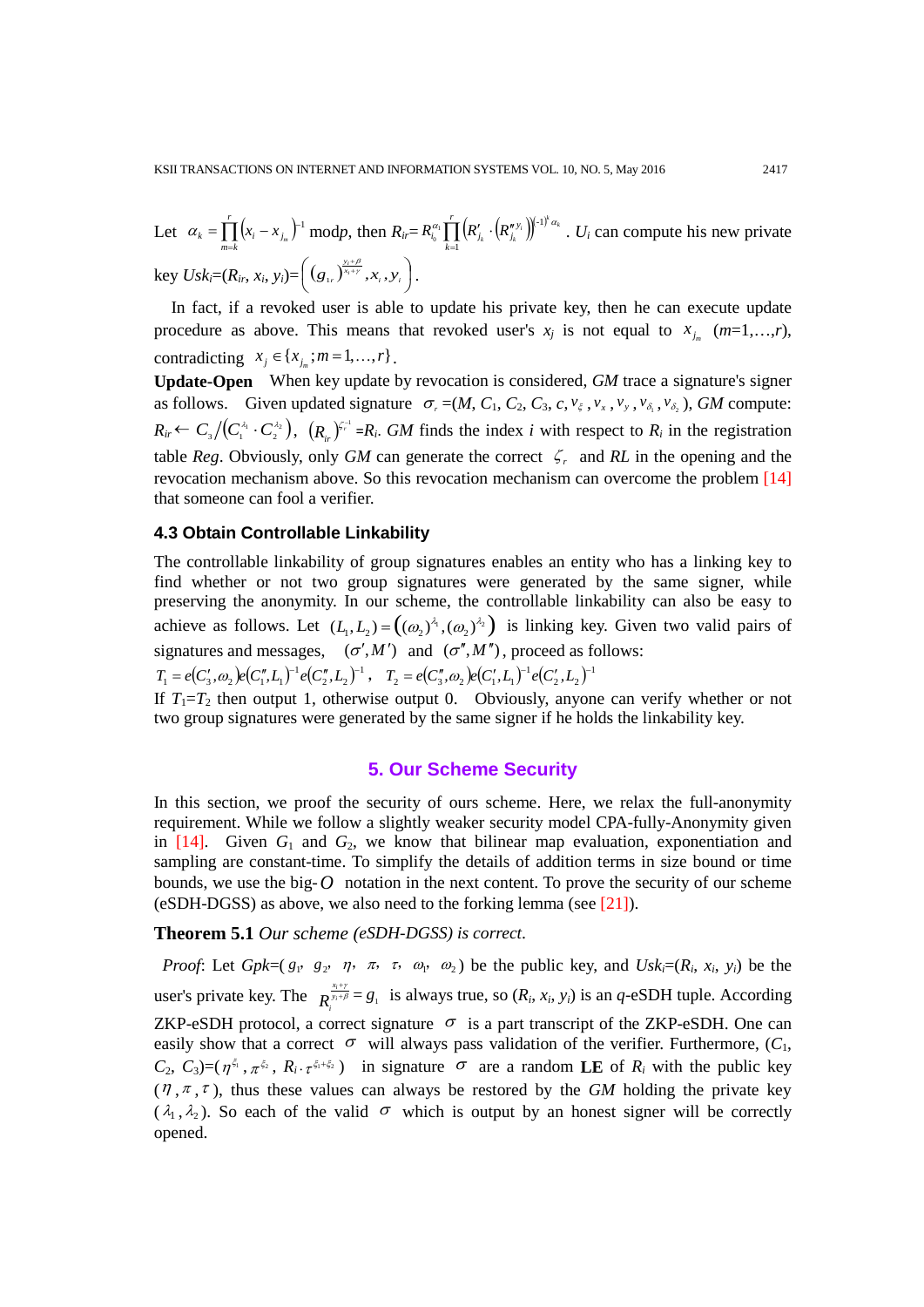**Theorem 5.2** *If the LE is*  $(t', \varepsilon')$  *-semantically secure on*  $G_1$ *, our scheme (eSDH-DGSS) is*  $(t, q_H, \varepsilon)$ -CPA-fully-anonymous, where  $t = t' - q_H O(1)$  and  $\varepsilon = \varepsilon'$ . Here  $q_H$  is the number of *hash function inquiries made by the adversary*

*Proof*: If an algorithm  $\mathcal F$  can  $(t, q_H, \varepsilon)$ -break the anonymity of eSDH-DGSS, we are able to construct an algorithm  $\beta$  in  $t + q<sub>H</sub> O(1)$ -time that can break the semantic security of LE with at least  $\varepsilon$ . Next, we give the procedure to construct the  $\beta$  as follows:

Assuming  $\beta$  possesses an LE public key  $(\eta, \pi, \tau)$ . Calling the Gkg,  $\beta$  can obtain the  $g_1, g_2, \omega_1, \omega_2$ . Then  $\mathcal F$  is equipped with the *Gpk*=( $g_1, g_2, \eta, \pi, \tau, \omega_1, \omega_2$ ) generated by  $\mathcal B$ , while a user is equipped with a  $U_s k_i = (R_i, x_i, y_i)$ . When the hash oracle *H* is asked by  $\mathcal{F}$ ,  $\beta$ reply with elements chosen uniformly at random from  $Z_p$ , ensuring to reply identically when the same inquiry is occurs.

Given a message *M*,  $i_0$  and  $i_1$ ,  $\mathcal F$  accepts its fully-anonymity test. While  $\beta$  accepts its indistinguishability test by offering the **LE** of the two user's private keys  $R_{i_0}$  and  $R_{i_1}$ . Now, suppose  $\beta$  is given an **LE** of  $R_{i_b}$  ( $C_1$ ,  $C_2$ ,  $C_3$ ), where the **LE** challenger chooses *b* equal to 0 or 1. Using  $(C_1, C_2, C_3)$ ,  $\beta$  generates from this LE a complete transcript  $(C_1, C_2, C_3)$ ,  $D_1, D_2, D_3, c, v_{\xi}, v_x, v_y, v_{\delta_1}, v_{\delta_2}$ ) with the simulator of feature. 2. Because the tuple  $(C_1, C_2, C_3)$ are the ciphertext (LE) of  $R_{i}$ , the rest of this transcript is identical distribution with in a real ZKP-eSDH, where a prover's private *R* is  $R_{i_b}$ . Obviously, given  $(C_1, C_2, C_3)$ , even though  $\beta$  does not know  $\xi_1, \xi_2, x$  and *y*, the simulator can generate a trace.

Then  $\beta$  patches *H* at (*M*, *C*<sub>1</sub>, *C*<sub>2</sub>, *C*<sub>3</sub>, *D*<sub>1</sub>, *D*<sub>2</sub>, *D*<sub>3</sub>) to equal *c*.  $\beta$  proclaims failure and exit if a collision occurred. Otherwise, it returns a correct signature:  $\sigma \leftarrow (C_1, C_2, C_3, C_4)$  $c, v_{\xi}, v_{x}, v_{y}, v_{\delta_{1}}, v_{\delta_{2}}$  ) to  $\beta$ . In the light of the definition of *H*, we know that the probability of emerging a collision is negligible.

Finally, a *b*' is output by  $\mathcal{F}$ .  $\mathcal{B}$  replies its own challenge with the *b*'. Since the part  $(C_1,$  $C_2$ ,  $C_3$ ) of the group signature is obtained from a random **LE** of  $R_{i_b}$  of user  $i_b$ ,  $\beta$  replies its own challenge rightly whenever  $\mathcal F$  does.

As mentioned above, we know that the  $Gpk$  and the replies to  $\mathcal F$ 's inquiries are all correct and accurately distributed. So  $\beta$  succeeds in distinguishing the LE ( $C_1$ ,  $C_2$ ,  $C_3$ ) with identical advantage  $\varepsilon$  if  $\mathcal F$  can succeed to break the anonymity of the  $\sigma$  with advantage <sup>ε</sup> .

Suppose each hash query can be answered in constant time, and there are at most  $q_H \, \mathcal{F}$ 's queries. Then  $\beta$ 's running time exceeds  $\mathcal F$ 's by the amount it takes to answer  $\mathcal F$ 's queries. As result,  $\beta$  runs in time  $t + q<sub>H</sub> O(1)$ .

**CPA-Fully-traceability** Follow the fully-traceability [3] security notion, there are two cases breaking fully-traceability. One case is the adversary provides a correct signature  $\sigma$  such that the honest *GM* cannot trace the signer. The other case is the *GM* believes the origin of signature has been identified but he cannot provide a correct proof of its claim.

Suppose, there is a list of tuple  $(R_i, x_i, y_i)$  for index  $i=1,...,n$ , where *n* is the number of the members of the group. For each *i*, either (*Ri*, *xi*, *yi*) is an eSDH tuple  $e(R_i, \omega_1 g_2^x) \cdot e(g_1, g_2^{-y}) = e(g_1, \omega_2)$ , or else  $(x_i, y_i) = ?$ , indicating that the  $(x_i, y_i)$ corresponding to  $R_{i*}$  is not known. In accordance with the fully-traceability notion, then an algorithm  $\mathcal F$  that breaks the full-traceability of the group signature scheme needs to complete the following work. It outputs a forged group signature  $\sigma$  on a message  $M$ .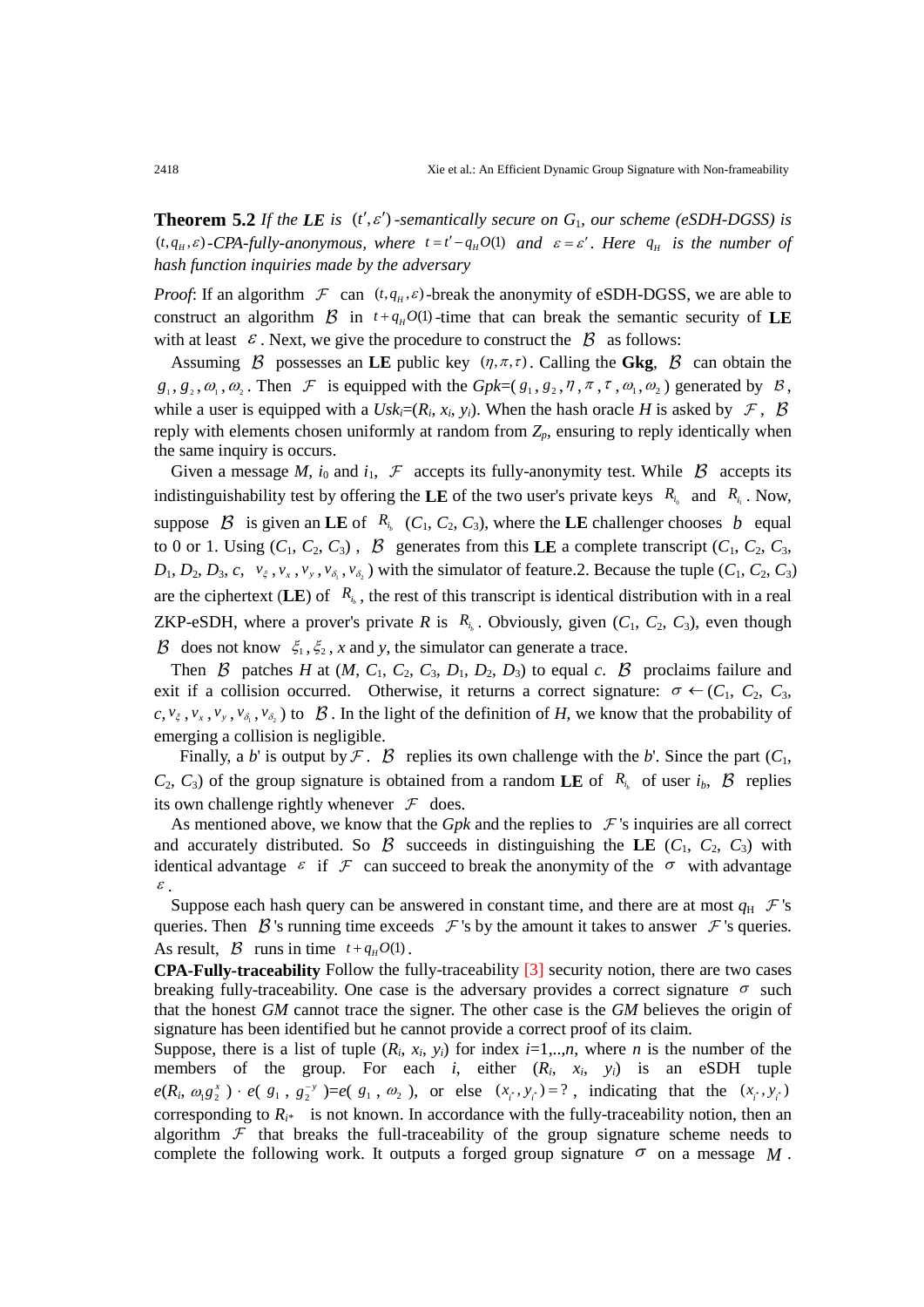Then F is successful if  $\sigma$  is trace to some  $R^* \notin \{R_1, ..., R_n\}$  or  $R^* = R_{i^*}$  for  $i^*$  with  $(x, y, y) = ?$ .

To prove the fully-traceability of eSDH-DGSS, the following theorem needs to be proved. With the same as above, the number of  $\mathcal F$  inquiries signature oracle is denoted by  $q_s$ , while the number of  $\mathcal F$  inquiries hash oracle is denoted by  $q_H$ .

**Theorem 5.3.** *If both q -NC and q -eSDH are* ( $q$ , $t'$ , $\varepsilon'$ ) *-difficult on*  $(G_1, G_2)$ , *our*  $scheme(eSDH-DGSS)$  *is*  $(t, q_H, q_S, n, \varepsilon)$  *-fully-traceable, where*  $\varepsilon = 4n\sqrt{2\varepsilon'q_H} + n/p$ ,  $t = \Theta(1)t'$ *and*  $n = q - k$  *is the number of members of the group.* 

Proof: Suppose  $\mathcal F$  is the algorithm that can break the full-traceability of eSDH-DGSS. The algorithm  $\beta$  replies  $\mathcal F$ 's inquiries as oracle.  $\beta$  can obtain a eSDH solution if  $\mathcal F$  can break the full-traceability.

Firstly, we describe the follow preparatory work needs to be completed by  $\beta$ .

**Setup**: Given groups  $(G_1, G_2)$  as above, a list of tuples  $(R_i, x_i, y_i)$  for index  $i=1,...,n$ , and generators  $g_1$ ,  $g_2$  such that  $g_1 = \varphi(g_2)$ . Also given  $\omega_1 = g_2^{\gamma}$ ,  $\omega_2 = g_2^{\beta}$  ( $\beta = \gamma^k$ ),  $\beta$  picks a generator  $\tau \leftarrow G_1 \setminus \{1_{G_1}\}\$  and values  $\lambda_1, \lambda_2 \in \mathbb{Z}_p^*$ , then computes  $\eta$ ,  $\pi \in G_1$  such that  $\eta^{\lambda_1} = \pi^{\lambda_2} = \tau$ . It generates the polynomial  $p(z) = \prod_{i=1}^{n-1} (z + x_i) = \sum_{i=1}^{n-1} \rho_i z^i$  with  $(R_i, x_i, y_i)$ , where  $i = 1$   $i = 0$ *i i*  $i = 1$   $i =$  $\rho_0$ ,  $\rho_1$ ,...,  $\rho_{n-1} \in Z_p$  are the coefficients of the polynomial  $p(z)$ .

Given a eSDH instance  $(g_1, g_2, g_2^{\gamma}, \dots, g_2^{\gamma^q}, g_2^{\beta})$  on  $g_1, g_2, \beta$  can compute  $\prod_{i=1}^{n-1} (g_2^{\gamma^i})^{\rho_i}$ . Let  $g'_2 = \prod_{i=0}^{n-1} (g_2^{\gamma^i})^{\rho_i} = g_2^{p(\lambda)}$ , then  $\prod_{i=0}^{n-1} (g_2^{\gamma^i})^{\rho_{i-1}} = g_2^{\gamma p(\lambda)} = (g'_2)^{\gamma}$ ,  $\prod_{i=0}^{n+k-1} (g_2^{\gamma^i})^{\rho_{i-k}} = g_2^{\beta p(\lambda)}$  $\prod^{n-1}$   $\left( \begin{array}{c} x^{i} \end{array} \right)^{\rho_{i}}$   $\left( \begin{array}{c} p \end{array} \right)$ *i*  $g_2' = \prod^{n-1} (g_2^{\gamma^i})^{\rho_i} = g_2^{\ p(\lambda)}$  $S'_2 = \prod_{i=0}^{n-1} (g_2^{\gamma^i})^{\rho_i} = g_2^{\ p(\lambda)}, \text{ then } \prod_{i=0}^{n-1} (g_2^{\gamma^i})^{\rho_{i-1}} = g_2^{\gamma p(\lambda)} = (g_2')$  $\prod^{n-1}$   $\left( \begin{array}{c} \gamma^{i} \end{array} \right)^{\rho_{i-1}}$   $\sim$   $\gamma^{p}$ *i*  $\int_0^{\frac{-1}{2}} (g_2^{\gamma^i})^{\rho_{i\!-\!1}} = g_2^{\gamma p(\lambda)} \!=\! (g_2')^{\gamma}$  $\prod_{i=0}^{n-1} (g_i^{\gamma^i})^{\rho_{i-1}} = g_2^{\gamma p(\lambda)} = (g_2')^{\gamma}, \quad \prod_{i=0}^{n+k-1} (g_2^{\gamma^i})^{\rho_{i-k}} = g_2^{\beta p(\lambda)} = (g_2')$  $\prod_{i=1}^{n+k-1} \left( \alpha^{i} \right)^{\rho_{(i-k)}} = \alpha^{\beta p}$ *i*  $\prod^{*k-1}\left({g}_{2}^{\gamma^{i}}\right)^{\rho_{(i-k)}}= {g}_{2}^{\ \beta p(\lambda)}= \left({g}_{2}^{\ \prime}\right)^{\beta}$  $\prod_{i=0}^{n} (g_2^{r^i})^{\rho_{(i-k)}} = g_2^{\beta p(\lambda)} = (g_2')^{\beta}.$ Moreover, if  $(x_i, y_i) \neq ?$ , then  $R' = (g'_1)^{\frac{y_i + \beta}{x_i + \gamma}}$  $\sum_{i=1}^{y_i} x_i$  $g_1'$ ,  $g_2'$ ,  $\frac{y_i+\beta}{x_i+y}$  can be obtained with  $(R_i, x_i, y_i)$ . Let  $\sum_{i=1}^{n} (z) = \frac{p(z)}{z + x_i} = \prod_{j=1, j \neq i}^{n-1} (z + x_i) = \sum_{j=0}^{n-2}$  $f(z) = \frac{p(z)}{z + x_i} = \prod_{j=1, j\neq i}^{n-1} (z + x_i) = \sum_{j=0}^{n-2} t_j z^j$  $t_i(z) = \frac{p(z)}{z + x_i} = \prod_{j=1, j \neq i}^{n-1} (z + x_i) = \sum_{j=0}^{n-2} t_j z_j$  $-1$   $n = 1, j \neq i$   $j =$  $=\frac{P(z)}{z+x_i}=\prod_{i=1, i\neq i}(z+x_i)=\sum_{j=0}^{t}t_jz^j$ , where  $t_0, t_1,..., t_{n-2}\in Z_p$  are the coefficient of the polynomial  $t_i(z)$ . With  $t_0, t_1, \ldots, t_{n-2} \in Z_p$ , we compute:

$$
\left(\prod_{j=0}^{n-2}\varphi\left(g_2^{\gamma_j}\right)^{t_j}\right)^{y_i}\cdot\left(\prod_{j=k}^{n+k-2}\varphi\left(g_2^{\gamma_j}\right)^{t_{j-k}}\right)=\left(g_1^{t_i(\gamma)y_i}\right)\cdot\left(g_1^{t_i(\gamma)\gamma^k}\right)=\left(g_1^{p(\gamma)}\right)^{\frac{y_i+\gamma^k}{x_i+\gamma}}=R^{\prime}_i
$$

For the tuple  $(R'_i, (x_i^*, y_i^*) = ?$  at random index *i*<sup>\*</sup> filled with  $R_i \leftarrow G_1$  and  $(x_i^*, y_i^*) \leftarrow (*, *)$ , where  $(*, * )$  are placeholder values. So,  $\beta$  obtains a list of distinct new  $(R'_i, x_i, y_i)$ . Secondly, we construct a framework for algorithm  $\beta$  interacting with  $\mathcal F$  that wins the full-traceability game. Algorithm  $\beta$  sends  $(g_1, g_2', (g')^{\gamma}, (g')^{\beta}, \eta, \pi, \tau)$  and the open key  $\lambda_1, \lambda_2 \in \mathbb{Z}_p^*$  to algorithm  $\mathcal F$ . In the process, algorithm  $\mathcal B$  replies  $\mathcal F$ 's inquiries as random oracle. According to [3],  $\mathcal{F}$ 's attack capabilities are modeled by accessing the following oracles.

**Hash Queries**: When F asks the hash of  $(M, C_1, C_2, C_3, D_1, D_2, D_3)$ , B replies with a random element of  $Z_p$ , ensuring to reply identically when the same query is occurred.

**Signature Queries:** Algorithm  $\mathcal{F}$  inquires a signature on message *M* at index  $i^*$ .

If  $(x_i, y_i) = ?$ ,  $\beta$  randomly chooses  $\xi_1, \xi_2 \in \mathbb{Z}_p^*$  and  $R_i \in G_1$ , let  $C_1 = \eta^{\xi_1}$ ,  $C_2 = \pi^{\xi_2}$ ,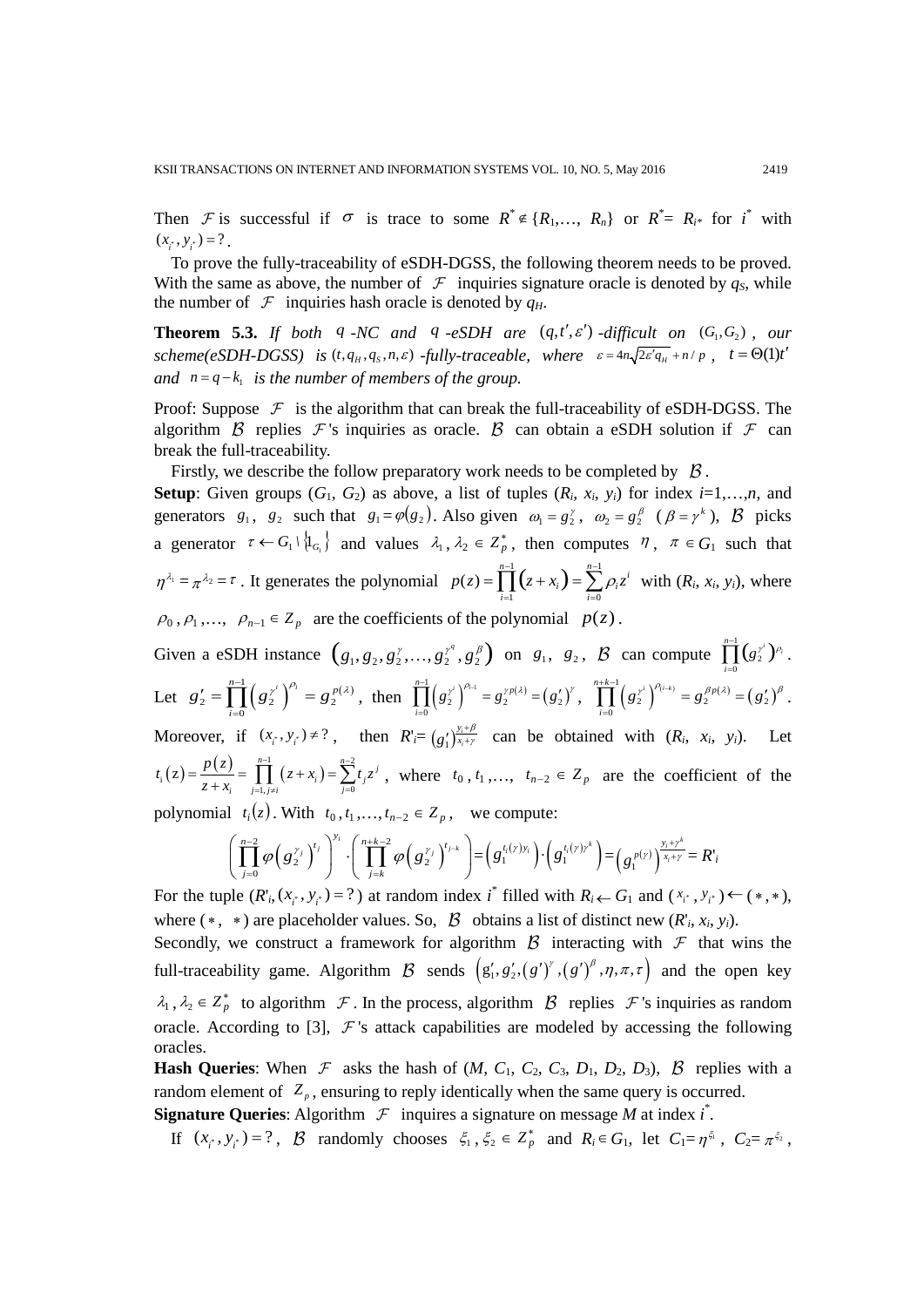$C_3=R_i \cdot \tau^{\xi_1+\xi_2}$ , and calls simulator with the values  $C_1$ ,  $C_2$ ,  $C_3$ . The simulator returns a transcript ZKP-eSDH  $(C_1, C_2, C_3, D_1, D_2, D_3, c, v_{\xi}, v_x, v_y, v_{\delta_1}, v_{\delta_2})$ . Then  $\beta$  obtains a group signature  $\sigma = (C_1, C_2, C_3, c, v_\xi, v_x, v_y, v_{\delta_1}, v_{\delta_2})$ . In addition, it patches the *H* at (*M*, *C*<sub>1</sub>, *C*<sub>2</sub>,  $C_3$ ,  $D_1$ ,  $D_2$ ,  $D_3$ ) to equal *c*. If  $\beta$  previously sets the oracle at this point to some other *c'*, it declares failure and exits. Otherwise, it returns  $\sigma$  to  $\mathcal{F}$ .

If  $(x_i, y_i) \neq ?$ ,  $\beta$  generates a signature  $\sigma$  on *M* with key  $(R'_i, x_i, y_i)$  by running the signing procedure, and returns  $\sigma$  to  $\mathcal{F}$ .

**Private Key Queries:** Algorithm  $\mathcal{F}$  asks for the private key of user at some *i*  $(x_*, y_*) \neq ?$ , B returns  $(R'_i, x_i, y_i)$  to  $\mathcal F$ . Otherwise,  $\mathcal B$  declares failure and exits.

**Output:** At the end, when  $\mathcal F$  succeeds, it outputs a forged signature  $\sigma = (C_1, C_2, C_3, c,$  $v_{\xi}$ ,  $v_{x}$ ,  $v_{y}$ ,  $v_{\delta_1}$ ,  $v_{\delta_2}$ ) on a message *M*.  $\beta$  open  $\sigma$  with the key ( $\lambda_1$ ,  $\lambda_2$ ) and obtains someone  $R^* \notin \{R'_{1},..., R'_{n}\}$  or  $R^* = R'_{i}$  and  $(x_{i^*}, y_{i^*}) = ?$  at random index  $i^*$ .

1. If  $R^* \notin \{R^1, \ldots, R^r\}$ , then the probability of breaking fully-traceability is the probability of successfully forged the group signature.

2. If  $R^* = R'_i$  and  $(x_i^*, y_i^*) = ?$ , at random index  $i^*$  and  $\mathcal F$  never queries the private key oracle at  $i^*$ , but there exist a forged group signature that traces to  $R_i^{\prime}$ , then the probability of breaking fully-traceability is equals to  $\varepsilon/n$ , where  $\varepsilon$  and  $1/n$  are the probability of successfully forged signature and the probability of *i* \* selected , respectively.

From  $\mathcal F$ 's view, the *i*<sup>\*</sup> is independent. With  $q_s \ll q_H \ll p$ , we show the probability that  $\beta$  fails and  $\mathcal F$  succeeds is negligible. In simulated signing queries, besides the message  $M$ , the hash oracle takes nine elements of bilinear group pair as input, so  $(q_s + q_H) q_s / p^9$  is the upper bound of the probability of collision. In fact, it is negligible.

Now we show that how to obtain two related group signatures with the forking lemma [21]. Denote signature as  $(M, \sigma_1, c, \sigma_2)$ , where  $\sigma_1 = (C_1, C_2, C_3, D_1, D_2, D_3)$  and  $\sigma_2 =$  $(v_{\xi}, v_x, v_y, v_{\delta_1}, v_{\delta_2})$ . *c* is derived from the random oracle H by inputting  $\sigma_1$  and *M*. In the above process, let  $\mathcal F$  be a forger (of either type) with probability  $\varepsilon'$ .

Next, we show the procedure that  $\beta$  obtains another eSDH tuple with the results of  $\mathcal F$ 's success, and obtains contradicting the eSDH assumption. Apply the methodology of the forking lemma, we obtain the following procedure.

The interaction between  $\mathcal F$  and  $\mathcal B$  is fully depicted by the random string  $\theta$  used by  $\mathcal F$ and  $\beta$ , and by the vector  $\Gamma$  of replies made by the oracle of *H*. Let *S* be the collection of pairs  $(\theta; h)$  that enable B succeed with forgery  $(M, \sigma_1, c, \sigma_2)$  by calling F. In the circumstances, let ind( $\theta$ ; $\Phi$ ) be the index of  $\Gamma$  at which  $\mathcal F$  inquiries ( $M$ , $\sigma$ <sub>1</sub>). We define  $v = Pr[S] = \varepsilon' - (1/p)$ , where the  $1/p$  is the probability that F guessed the hash of  $(M, \sigma_1)$ without any help. As above, denote  $S_i$  ( $1 \le i \le q_H$ ) be the collection of pairs ( $\theta$ ; *h*) such that *ind*( $\theta$ ;  $\Gamma$ )=*j*, denote *J* be the collection consisting of the most likely Index *j* such that  $J = \{ j | Pr[S_j | S] \} \ge 1/(2q_H)$ , then  $Pr[ind(\theta, \Gamma) | S] \ge 1/2$ .

Let  $\Gamma_i$  denote the restriction of  $\Gamma$  index strictly less than *i*. Since  $Pr[S_i] \ge v/(2q_H)$ , there exist a subset  $\Omega_j$  such that  $\forall (\theta; \Gamma) \in \Omega_j$ ,  $Pr_{\Gamma}[(\theta, \Gamma') \in S_j, \Gamma' = \Gamma] \geq \nu/(4q_H)$ , *Pr*[  $\Gamma_i$  | $S_i$ ] >1/2 . it shows that  $Pr[\exists j \in J : \Omega_j \cap S_j] \ge 1/4$  with a simple reasoning processes.

If  $\beta$  replays  $\mathcal F$  many times, with fixed  $\theta$  but randomly chosen  $\Gamma'$  such that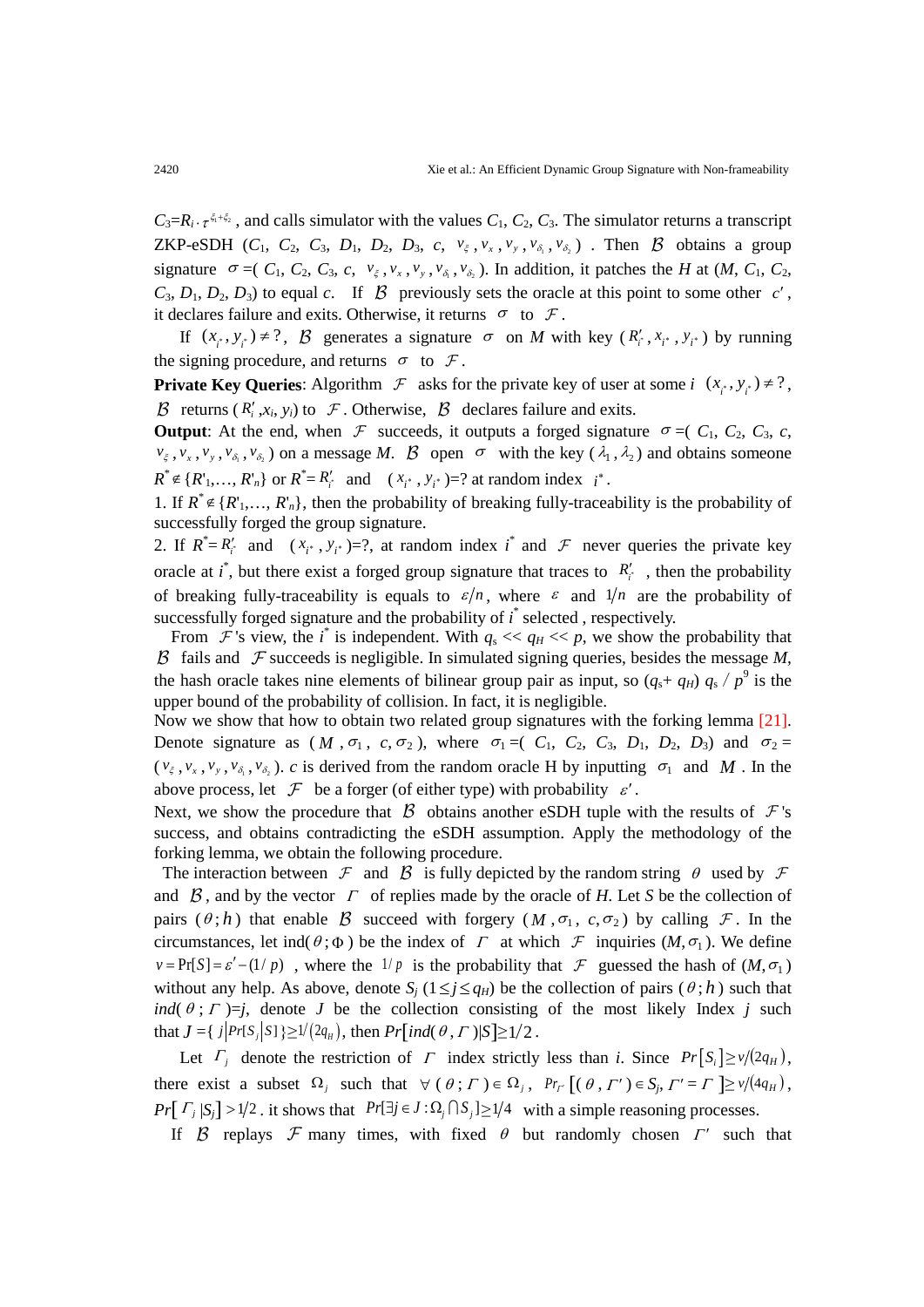$\Gamma'_{j_0} = \Gamma_{j_0}$ . The  $\beta$  succeeds and obtains a forgery (*M*,  $\sigma_1$ , *c*,  $\sigma_2$ ). It derives from  $\Omega_j$  for some  $j \in J$  an execution  $(\theta; \Phi)$  such that  $Pr_{I}[(\theta; \Gamma') \in S_j | \Gamma' \rvert_i^{j-1} = \Gamma \rvert_i^{j-1}] \ge \nu/(4q_H)$ .

When  $\mathcal F$  and  $\mathcal B$  are rewound to the *j*th inquiry, and go on with an oracle  $\Gamma'$  ( $\Gamma' \neq \Gamma$ ) from the *j*th item, then  $\beta$  succeeded at a second forgery (*M*,  $\sigma_1$ ,  $c'$ ,  $\sigma'_2$ ) with (*M*,  $\sigma_1$ ) still inquiries at  $\mathcal F$  's *j*-th hash inquiry with probability at least  $v/(4q_H)$ .

Thirdly, we know that there exists an extractor for two signatures. By using the extractor, *B* obtains a *n*-eSDH tuple  $(C_3 \tau^{5}$ , *x*', *y*')= $(R_i^{*}, x_i^{'} , y_i^{'} )=(g_1^{'} )^{\frac{3i}{x_i}}$  $g_1'\right)^{\frac{y_i+\beta}{x_i+\gamma}}$ g  $\sum_{i=1}^{\infty} \frac{y_i + \beta}{x_i + \gamma}, x'_i, y'_i$  from  $(M, \sigma_1,$  $c, \sigma_2$ ). and  $(M, \sigma_1, c', \sigma'_2)$ .

According to the **Feature3**, the  $R_i^*$  is identical with the  $R_i^{\prime}$  in the LE ( $C_1$ ,  $C_2$ ,  $C_3$ ) in  $\sigma_1$ . B proclaims success only when the extracted eSDH tuples  $(R_i^*, x_i^{'}, y_i^{'})$  is not amongst those that  $\beta$  created.

Following by the technique of lemma [21], compute:

$$
p(z) = t(z) (z + x'_i) + r , \quad (p(z)/(z + x'_i)) = t(z) + (r/(z + x'_i)), \quad t(z) = \sum_{i=0}^{n-2} t_i z^i
$$

Because  $(x_i', y_i')\neq (x_i, y_j)$  for all *i*, then  $x_i' \neq x_i$ . Otherwise,  $\beta$  obtains new tuple  $g_1^{\frac{y_i+p}{x_i+\gamma}}, x_i,$  $\left(g_1^{\frac{y'_i+\beta}{x_i+\gamma}}, x_i, y'_i\right)$  $($ for some *i*. According to the **lemma1** , this will lead to conflict with the *q*-NC.

So  $r \neq 0$ ,  $\beta$  can compute:  $\left| \left( g_1' \right) \right| \xrightarrow{x+y} \left| \prod_{i=1}^{y} \varphi \left( g_2^{r^i} \right) \right| \cdot \left| \prod_{i=1}^{y} \varphi \left( g_2^{r^i} \right) \right|^{-(i-k)}$ 2 (  $\left(\sqrt{1-t_i}\right)^{y'_i}$   $\left(\sqrt{k+n-2}\right)$  (  $\left(\sqrt{n-t_{(i,k)}}\right)^{1}$  $\left(\prod_{i=0}^{y_i'+\beta}\left(\prod_{i=0}^{n-2}\varphi\!\left(s_2^{\,\gamma^i}\right)^{-t_i}\right)^{y_i'}\!\cdot\!\left(\prod_{i=k}^{k+n-2}\varphi\!\left(s_2^{\,\gamma^i}\right)^{-t_{(i-k)}}\right)\right)^{\!\!y_i'},$  $\int_{\epsilon+\gamma}^{t+\beta} \cdot \left(\prod_{i=0}^{n-2}\varphi\!\left(g^{\,\gamma^i}_{\,2}\right)^{\!\!-t_i}\right)^{\!\!y'_i} \cdot \left(\prod_{i=k}^{k+n-2}\varphi\!\left(g^{\,\gamma^i}_{\,2}\right)^{\!\!-t_{(i-1)}}\!\!\right)^{\!\!y'_i}$  $\left( (\mathbf{g}'_1)^{\frac{y'_i+\beta}{x+y}} \cdot \left( \prod_{i=0}^{n-2} \varphi(\mathbf{g}_2^{\gamma^i})^{-t_i} \right)^{y'_i} \cdot \left( \prod_{i=k}^{k+n-2} \varphi(\mathbf{g}'_2^{\gamma^i})^{-t_{(i-k)}} \right) \right)^{y_r} = (g_1)^{\frac{y'_i}{x}}$  $g_1$ <sub>)</sub> $\frac{y'_i + \beta}{x'_i + \gamma}$ -7  $\frac{\partial}{\partial t}+\beta}$ .

Algorithm B obtains a new eSDH tuple  $\left[g_i^{\frac{y_i+p_j}{x_i+p_j}}, x_i, \right]$  $\left( g_{1}^{\frac{\mathbf{y}_{i}^{\prime}+\beta}{x_{i}^{\prime}+\gamma}},x_{i}^{\prime},y_{i}^{\prime}\right)$  $($ , contradicting the eSDH assumption. Putting all together, the following claim has been proved.

*There exists a B that solve an instance of n-eSDH with probability*  $(\varepsilon - 1/p)^2 / (16q_H)$  *or*  $(\varepsilon / n - 1/p)^2 / (16q_H)$  in time O(1)⋅t if the forger *F* successfully break the *fully-traceable with probability* <sup>ε</sup> .

Next, we prove that our scheme can achieve the non-frameability.

Theorem 5.4. If the discrete logarithm problem *(DLP)* is difficult on  $G_1$ , our scheme *(eSDH-DGSS) is non-frameability*.

*Proof*: Suppose the error probability **Open** is negligible. We only consider that there exists an algorithm  $\mathcal F$  that can break the non-frameability of eSDH-DGSS. Now we show how to construct an algorithm  $\beta$  that breaks the DLP on  $G_1$ .

Let  $(R_i, x_i, y_i)$  be the private key of user *i*. We show that  $\beta$  can solve the DLP on  $G_1$  if F can frame user *i*. F frames user *i* means that F can generate a signature which traces to *Ri*.

**Setup**: Given private key (*Ri*, *xi*, *yi*) (*j*≠*i*, *j*=1,…,*n*) of members group, the private key of *GM*  $(\ell, \lambda_1, \lambda_2)$  and all user's *Reg*[*j*] (including *Reg*[*j*]),  $\beta$  responds  $\mathcal F$ 's queries as oracle.  $\mathcal F$ is given  $Gpk=(g_1, g_2, \eta, \pi, \tau, \omega_1, \omega_2)$ . We describe the interactive process between  $\mathcal F$  and  $\mathcal B$  .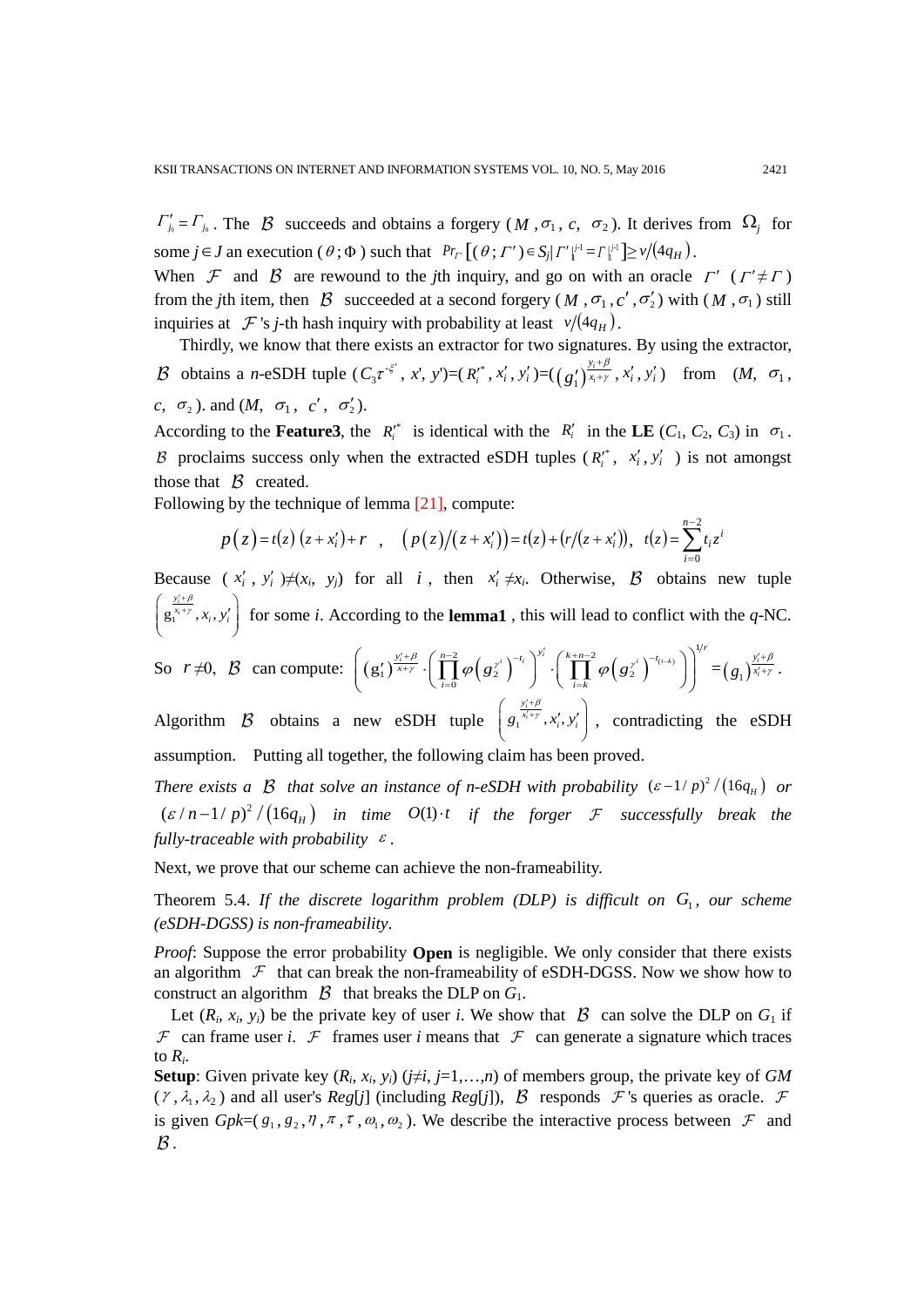**Hash Queries:** F inquires the hash of  $(M, C_1, C_2, C_3, D_1, D_2, D_3)$ ,  $\beta$  replies with an element random selected from  $Z_p$ , ensuring to reply identically when the same inquiry is occurs.

**Signature Oueries:**  $\mathcal{F}$  can query the signing oracle by at index *j* ( $j \neq i$ ).

**Private Key Queries:**  $\mathcal{F}$  queries for *Usk<sub>i</sub>* of the user at index *j* ( $j \neq i$ ).

*Reg* Queries:  $\mathcal F$  queries for the *Reg*[*j*] of the user at any index *j* in the registration table.  $\mathcal F$ forged  $\sigma = (C_1, C_2, C_3, c, v_\xi, v_x, v_y, v_{\delta_1}, v_{\delta_2})$  that traces to  $R_i$  is output with probability  $\varepsilon$ when  $\mathcal F$  succeeds. Replay this process, on the basis of the forking lemma,  $\beta$  can obtain  $\sigma' = (C_1, C_2, C_3, c', v'_\xi, v'_x, v'_y, v'_{\delta_1}, v'_{\delta_2})$  with probability  $\varepsilon^2/(16q_H)$ , where  $q_H$  is the number of hash queries made by  $\mathcal F$ . Moreover, using the extractor, one can find the whole private key of user *i* ( $R_i$ ,  $x_i$ ,  $y_i$ ). With  $y_j$  be obtained and  $g_1^{y_i}$  contained  $Reg[j]$ , so DLP on  $G_1$  be successfully solved by  $\beta$ .

## **6. Performance Analysis**

Next, we analyze the performance of our scheme in terms of features, keys size and computation overhead. This analysis includes a comparison between a few best-known group signature schemes [15-18].

## **6.1 Performance Analysis**

With the families of curves described in [19], the size of elements of  $G_1$  is  $l = 171$ -bit, the size of *c* is 80-bit and the order bit-length of  $G_1$  is taken as a  $l_G = 170$ -bit prime, as a result the total length of the signature is 1443-bit. When given parameters as above, we obtain the security is identical with a level 1024-bit RSA signature. We also assume that the non-frameability, adding a member in group, controllable linkability, the size of group public key, the size of user's key and the signature size are denoted by **NF**, **ADD**, **CL**, **GPKS**, **USKS**, **SS**, respectively. The comparison results of features, keys size (for *Gpk*, *Usk*) and signature length are summarized in the following table.1.

From the **Table 1**, it shows that [16, 17] and our scheme have the all desirable features (including dynamic joining and revocation, anonymity, traceability, non-frameability and controllable linkability). However, compared with [16,17], the *Gpk* and *Usk* size are shorter in our scheme.

|                |            |              |            |            | ---         |             |           |
|----------------|------------|--------------|------------|------------|-------------|-------------|-----------|
| <b>Schemes</b> | NF         | <b>OPENR</b> | CL         | <b>ADD</b> | <b>GPKS</b> | <b>USKS</b> | <b>SS</b> |
| LPY[18]        | <b>YES</b> | <b>YES</b>   | N/A        | N/A        | O(logN)     | O(n)        | O(logN)   |
| <b>BBS[14]</b> | N/A        | N/A          | N/A        | N/A        | 1020        | 341         | 1443      |
| DP[15]         | <b>YES</b> | N/A          | N/A        | <b>YES</b> | 1020        | 511         | 1444      |
| <b>HL[17]</b>  | <b>YES</b> | <b>YES</b>   | <b>YES</b> | <b>YES</b> | 2052        | 852         | 2044      |
| $HL$ [16]      | <b>YES</b> | <b>YES</b>   | <b>YES</b> | <b>YES</b> | 1368        | 681         | 1363      |
| Ours           | <b>YES</b> | <b>YES</b>   | <b>YES</b> | <b>YES</b> | 1191        | 511         | 1443      |

**Table 1.** A Comparison of Some Group Signature Schemes

Furthermore, in our scheme, the computation costs for signing, verifying, opening, key-updating are as follows.

**Signing**: Since  $e(C_3, g_2) = e(\tau, g_2)^{\xi_1 + \xi_2} \cdot e(R, g_2)$ , by caching  $e(\tau, g_2)$  and  $e(R, g_2)$ , signing does not need the pairing operation. Furthermore,  $C_1 = \eta^{\xi_1}$  and  $D_1 = \eta^{\xi_1 r_x - r_{\delta_1}}$  can be computed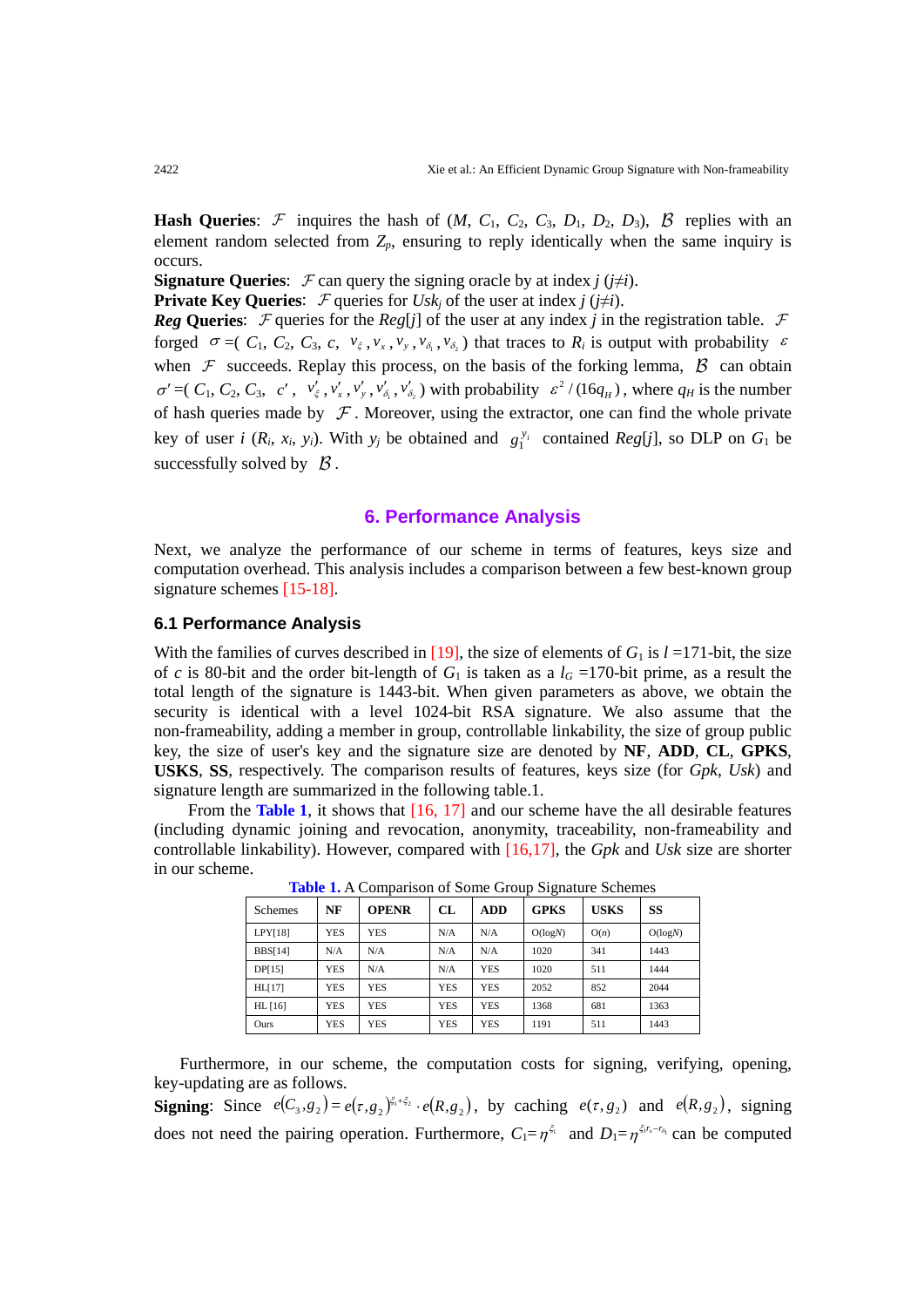by one exponentiation  $\eta^{max\{\xi_1,\xi_1\tau_s-\tau_{\delta_1}\}}$  (similarly,  $C_2$  and  $D_2$  can be computed), signing only need three exponentiations in  $G_1$ , one multi-exponentiation with four bases in  $G_T$ . For multi-exponentiation, all bases are fixed in signing, further speedup by precomputation is possible.

**Verifying:** A verifier can obtain  $e(C_3, g_2)^{v_2}e(C_3, \omega_1)^c$  by computing  $e(C_3, g_2^{v_2} \omega_1^c)$ . Therefore, verifying requires two multi-exponentiations with two bases in *G*1, one multi-exponentiations with two bases in  $G_2$ , one multi-exponentiation with four bases in  $G_T$ and one pairing operation.

**Opening:** Since  $R_i = (R_i - \int_1^{R_i} \int_1^{R_i} e^{-(\lambda_i \zeta_i - \lambda_i \zeta_i - \lambda_i \zeta_i - \lambda_i \zeta_i - \lambda_i \zeta_i - \lambda_i \zeta_i - \lambda_i \zeta_i - \lambda_i \zeta_i - \lambda_i \zeta_i - \lambda_i \zeta_i - \lambda_i \zeta_i - \lambda_i \zeta_i - \lambda_i \zeta_i - \lambda_i \zeta_i - \lambda_i \zeta_i - \lambda_i \zeta_i - \lambda_i \zeta_i - \lambda_i \zeta_i - \lambda_i \zeta_i - \lambda_i \zeta_i - \lambda_i \zeta_i - \lambda_i \zeta_i - \$ with two bases in  $G_1$ .

**Key-updating**: All unrevoked users must update their private keys when a new revocation occurs. When one user revoked, this updating requires one multi-exponentiation with two bases in *G*1.

The computation cost of signing, verifying, and user's key-updating are denoted by **SC**, **VC** and **UC**, respectively. In additional, let  $TE_{wh}$  denotes simultaneous multi-exponentiation using *w* elements of group  $G_h$ , where  $h=1, 2, T$ . Let *P* denotes simultaneous pairing operation. The comparison results of computation costs for signing, verifying, updating-key are summarized in the following **Table 2**.

| <b>Schemes</b> | <b>SC</b>                         | VC                                                  | <b>UC</b> (one<br>user<br>revoked) |
|----------------|-----------------------------------|-----------------------------------------------------|------------------------------------|
| <b>BBS[14]</b> | $3TE_{1.1} + TE_{4.7}$            | $4TE_{2,1}$ + $TE_{2,1}$ + $TE_{4,T}$ + $P$         | $TE_{2.1}$                         |
| DP[15]         | $3TE_{1.1} + TE_{4.7}$            | $2TE_{2,1} + TE_{3,1} + TE_{2,2} + TE_{4,7} + P$    | $TE_{2.1}$                         |
| HL[17]         | $2TE_{1,1}+3TE_{3,1}+TE_{8,T}$    | $4TE_{2,1} + TE_{4,1} + TE_{2,2} + TE_{7,1} + P$    | $TE_{3.1}$                         |
| $HL$ [16]      | $3TE_{1.1} + TE_{2.1} + TE_{4.7}$ | $TE_{21}$ + $TE_{31}$ + $TE_{22}$ + $TE_{47}$ + $P$ | $TE_{3.1}$                         |
| Ours           | $3TE_{1.1} + TE_{4.7}$            | $2TE_{2,1} + TE_{2,2} + TE_{4,7} + P$               | $TE_{2.1}$                         |

**Table 2.** A Comparison of Some Group Signature Schemes

In **Table 2**, it shows that our scheme has lower computation costs for signing, verifying, updating-key. Therefore, our scheme is more efficient. Particularly, comparing with [16] which use expensive pairing operations (in judging process) to determine a signer's identity, our scheme is more attractive because we don't need pairing operation.

#### **6.2 Experimental Results**

The test for these results was performed on an Pentium Dual-Core CPU E5400 clocked at 2.70GHz and RAM 1.96GB. This test makes use of three *D-type* curves from the PBC library [22] running on top of Gnu GMP on Windows XP.

| Schemes | D174    | D <sub>201</sub> | D <sub>224</sub> |
|---------|---------|------------------|------------------|
| SC      | 63.648  | 81.449           | 98.781           |
| VC.     | 147.386 | 188.807          | 229.112          |
| UC      | 3.770   | 4.845            | 6.259            |
| Open    | 6.670   | 8.572            | 11.074           |

**Table 3.** Experimental Results (time:ms)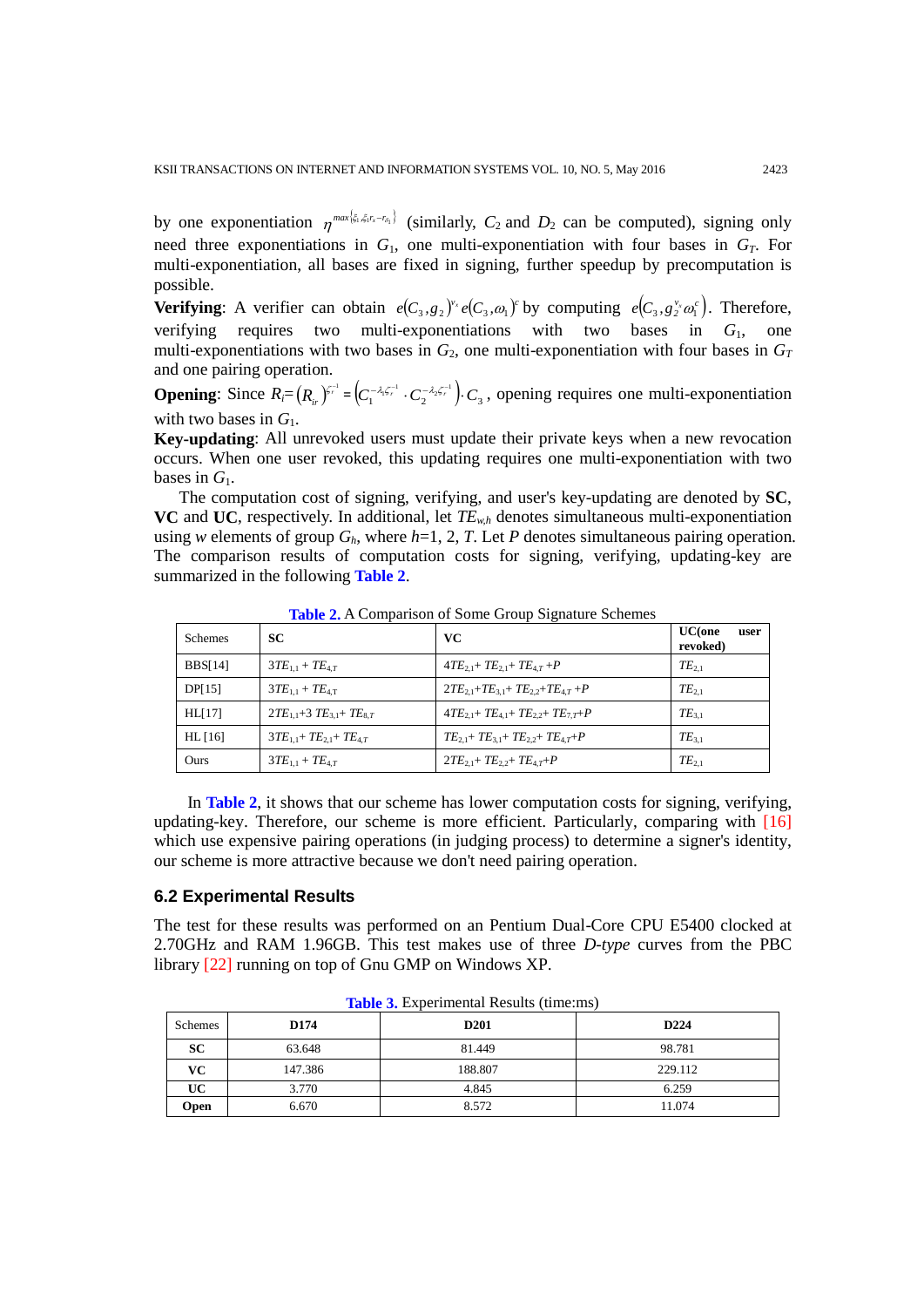Every test result is the average of 1,000 tests. In **Table 3**, we show the running time of signing, verifying, user's key-updating (with 1 revoked user), opening. According to [23], further speedup is possible, when this test was performed on *A-type* curves.

For the sake of space, we only show the parameters for D174 Curve in **Table 4**.

| <b>Table 4.</b> The D174 Curve with the embedding degree $k = 6$ |
|------------------------------------------------------------------|
|------------------------------------------------------------------|

| q                  | 15028799613985034465755506450771565229282832217860390155996483840017                                                                                                                                                                                                                                                                                                                                                             |
|--------------------|----------------------------------------------------------------------------------------------------------------------------------------------------------------------------------------------------------------------------------------------------------------------------------------------------------------------------------------------------------------------------------------------------------------------------------|
| n                  | 15028799613985034465755506450771561352583254744125520639296541195021                                                                                                                                                                                                                                                                                                                                                             |
| h                  | 1                                                                                                                                                                                                                                                                                                                                                                                                                                |
| r                  | 15028799613985034465755506450771561352583254744125520639296541195021                                                                                                                                                                                                                                                                                                                                                             |
| a                  | 1871224163624666631860092489128939059944978347142292177323825642096                                                                                                                                                                                                                                                                                                                                                              |
| h                  | 9795501723343380547144152006776653149306466138012730640114125605701                                                                                                                                                                                                                                                                                                                                                              |
| k                  | 6                                                                                                                                                                                                                                                                                                                                                                                                                                |
| nk                 | 11522474695025217370062603013790980334538096429455689114222024912184432319228393204650383661781864806076247259<br>55637835054166999434487843013620271494576148838589061992555345766815850420278658055997094593665763685534671359<br>88880675162146348593305546345057671984158571504793459447217103562740477075361562962155734127637351356009538654<br>19000398920292535215757291539307525639675204597938919504807427238735811520 |
| hk                 | 51014915936684265604900487195256160848193571244274648855332475661658304506316301006112887177277345010864012988<br>12782965544925642487102450036859798946237381306218927415091655268926285260325401124850235604120654426275548177<br>9137398040376281542938513970473990787064615734720                                                                                                                                            |
| coeff0             | 11975189258259697166257037825227536931446707944682470951111859446192                                                                                                                                                                                                                                                                                                                                                             |
| coeff1             | 13433042200347934827742738095249546804006687562088254057411901362771                                                                                                                                                                                                                                                                                                                                                             |
| coeff <sub>2</sub> | 8327464521117791238079105175448122006759863625508043495770887411614                                                                                                                                                                                                                                                                                                                                                              |
| nqr                | 142721363302176037340346936780070353538541593770301992936740616924                                                                                                                                                                                                                                                                                                                                                               |

#### **7. Conclusion**

In this paper we proposed dynamic group signature. In our scheme, the non-frameability is guaranteed without the trusted party. Compared with the contemporary counterparts, our scheme more efficient and flexible group signature scheme which support the non-frameability. Furthermore, our scheme can also easily achieve the controllable linking which introduced by Hwang et. al. In addition, our scheme has provided algorithm structure such that the opening algorithm is available when key update by revocation is considered without incurring other secure threats. Lastly, the group manager flexibility allows one member to add to the group and revoke membership with time in our scheme. However, in [14], the adding member can't be achieved.

## **8. Acknowledgments**

This study was supported by the National Natural Science Foundation of China (No.61370203) and the Research Foundation of Education Bureau of Sichuan Province(12ZB348),China. The authors gratefully acknowledge the anonymous reviewers for their valuable comments.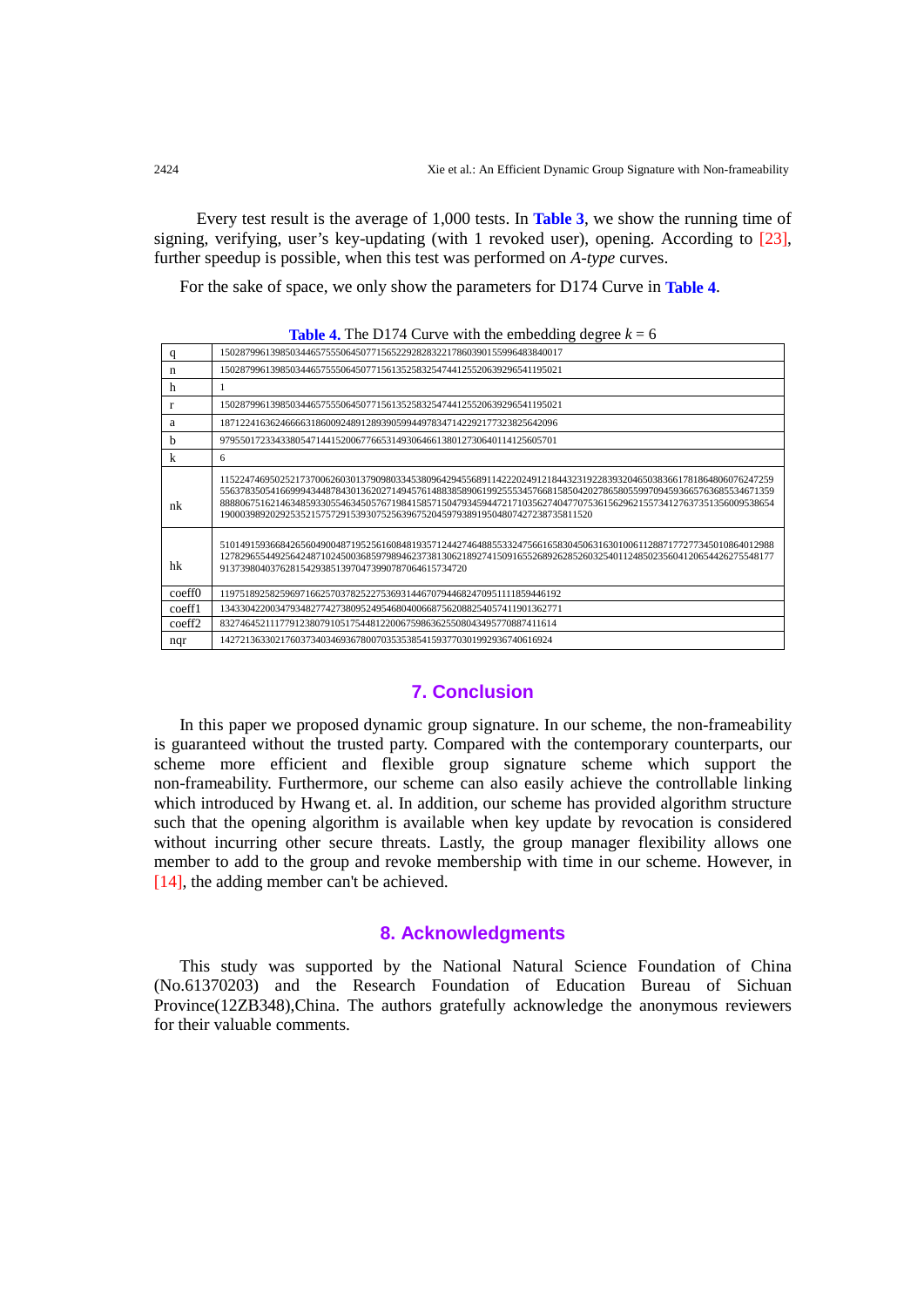#### **References**

- [1] D. Chaum and E. VanHeyst, "Group signatures," in *Proc. of Int. Conf. Advances in cryptology łEUROCRYPT91*, Springer Berlin Heidelberg, pp. 257-265, 1991. [Article\(CrossRef Link\)](http://dx.doi.org/doi:10.1007/978-1-4419-5906-5_208)
- [2] M. Bellare, D. Micciancio and B. Warinschi, "Foundations of group signatures: Formal definitions, simplified requirements, and a construction based on general assumptions," in *Proc. of Int. Conf. on the Theory and Applications of Cryptographic Techniques*, pp. 614-629, May 4–8, 2003. [Article\(CrossRef Link\)](http://dx.doi.org/doi:10.1007/3-540-39200-9_38)
- [3] M. Bellare, H. Shi and C. Zhang, "Foundations of group signatures: The case of dynamic groups," in *Proc. of Int. Conf. The Cryptographers' Track at the RSA Conference 2005*, pp. 136-153, February 14-18, 2005. [Article\(CrossRef Link\)](http://dx.doi.org/doi:10.1007/978-3-540-30574-3_11)
- [4] D. Boneh, and H. Shacham, "Group signatures with verifier-local revocation," in *Proc. of Int. Conf. Proceedings of the 11th ACM conference on Computer and communications security, ACM*, pp. 168-177, 2004. [Article\(CrossRef Link\)](http://dx.doi.org/doi:10.1145/1030083.1030106)
- [5] E. Brickell, J. Camenisch and L. Chen, "Direct anonymous attestation," in *Proc. of Int. Conf. Proceedings of the 11th ACM conference on Computer and communications security, ACM*, pp.132-145, 2004. [Article\(CrossRef Link\)](http://dx.doi.org/doi:10.1145/1030083.1030103)
- [6] T. Nakanishi and N. Funabiki, "Verifier-local revocation group signature schemes with backward unlinkability from bilinear maps," in *Proc. of 11th International Conference on the Theory and Application of Cryptology and Information Security*, pp. 533-548, December 4-8, 2005. [Article\(CrossRef Link\)](http://dx.doi.org/doi:10.1007/11593447_29)
- [7] S. Zhou and D. Lin, "Shorter verifier-local revocation group signatures from bilinear maps," in *Proc. of 5th International Conference*, pp. 126-143, December 8-10, 2006. [Article\(CrossRef Link\)](http://dx.doi.org/doi:10.1007/11935070_8)
- [8] B. Libert and D. Vergnaud, "Group signatures with verifier-local revocation and backward unlinkability in the standard model," in *Proc. of 8th International Conference, CANS 2009*, Springer Berlin Heidelberg, pp. 498-517, December 12-14, 2009. [Article\(CrossRef Link\)](http://dx.doi.org/%20doi:10.1007/978-3-642-10433-6_34)
- [9] T. Nakanishi, H . Fujii, H. Yuta, et al, "Revocable group signature schemes with constant costs for signing and verifying," in *Proc. of ,12th International Conference on Practice and Theory in Public Key Cryptography, Irvine, CA, USA*, pp. 463-480, March 18-20, 2009. [Article\(CrossRef Link\)](http://dx.doi.org/doi:10.1007/978-3-642-00468-1_26)
- [10] J. Camenisch and A. Lysyanskaya, "Dynamic accumulators and application to efficient revocation of anonymous credentials," in *Proc. of 22nd Annual International Cryptology Conference Santa Barbara*, pp. 61-76, August 18–22, 2002. [Article\(CrossRef Link\)](http://dx.doi.org/doi:10.1007/3-540-45708-9_5)
- [11] J. Camenisch, M. Kohlweiss and C. Soriente, "An accumulator based on bilinear maps and e\_cient revocation for anonymous credentials," in *Proc. of 12th International Conference on Practice and Theory in Public Key Cryptography*, pp. 481-500, March 18-20, 2009. [Article\(CrossRef Link\)](http://dx.doi.org/doi:10.1007/978-3-642-00468-1_27)
- [12] C. I. Fan, R. H. Hsu and M. Manulis, "Group signature with constant revocation costs for signers and verifiers," in *Proc. of 10th International Conference, CANS 2011*, pp. 214-233, December 10-12, 2011. [Article\(CrossRef Link\)](http://dx.doi.org/doi:10.1007/978-3-642-25513-7_16)
- [13] M. H. Au, W. Susilo W, Y. Mu, et al, "Constant-size dynamic k-times anonymous authentication," *Systems Journal, IEEE* vol 7, no 2, pp. 249 -261, June, 2013. **[Article\(CrossRef Link\)](http://dx.doi.org/%20doi:10.1109/JSYST.2012.2221931)**
- [14] D. Boneh, X. Boyen and H. hacham, "Short group signatures," in *Proc. of 24th Annual International Cryptology Conference*, pp. 41-55, August 15-19, 2004. [Article\(CrossRef Link\)](http://dx.doi.org/%20doi:10.1007/978-3-540-28628-8_3)
- [15] C. Delerable and D. Pointcheval, "Dynamic fully anonymous short group signatures," in *Proc. of First International Conference on Cryptology in Vietnam*, pp.193-210, September 25-28, 2006. [Article\(CrossRef Link\)](http://dx.doi.org/%20doi:10.1007/11958239_13)
- [16] J. Y. Hwang, L. Chen, H. S. Cho, et al, "Short Dynamic Group Signature Scheme Supporting Controllable Linkability," *Information Forensics and Security, IEEE Transactions on*, vol 10, no 6, 1109-1124, 2015. [Article\(CrossRef Link\)](http://dx.doi.org/%20doi:10.1109/TIFS.2015.2390497)
- [17] J. Y. Hwang, S. Lee, B. H. Chung, et al, "Group signatures with controllable linkability for dynamic membership," *Information Sciences*, pp.761-778, 2013. [Article\(CrossRef Link\)](http://dx.doi.org/%20doi:10.1016/j.ins.2012.07.065)